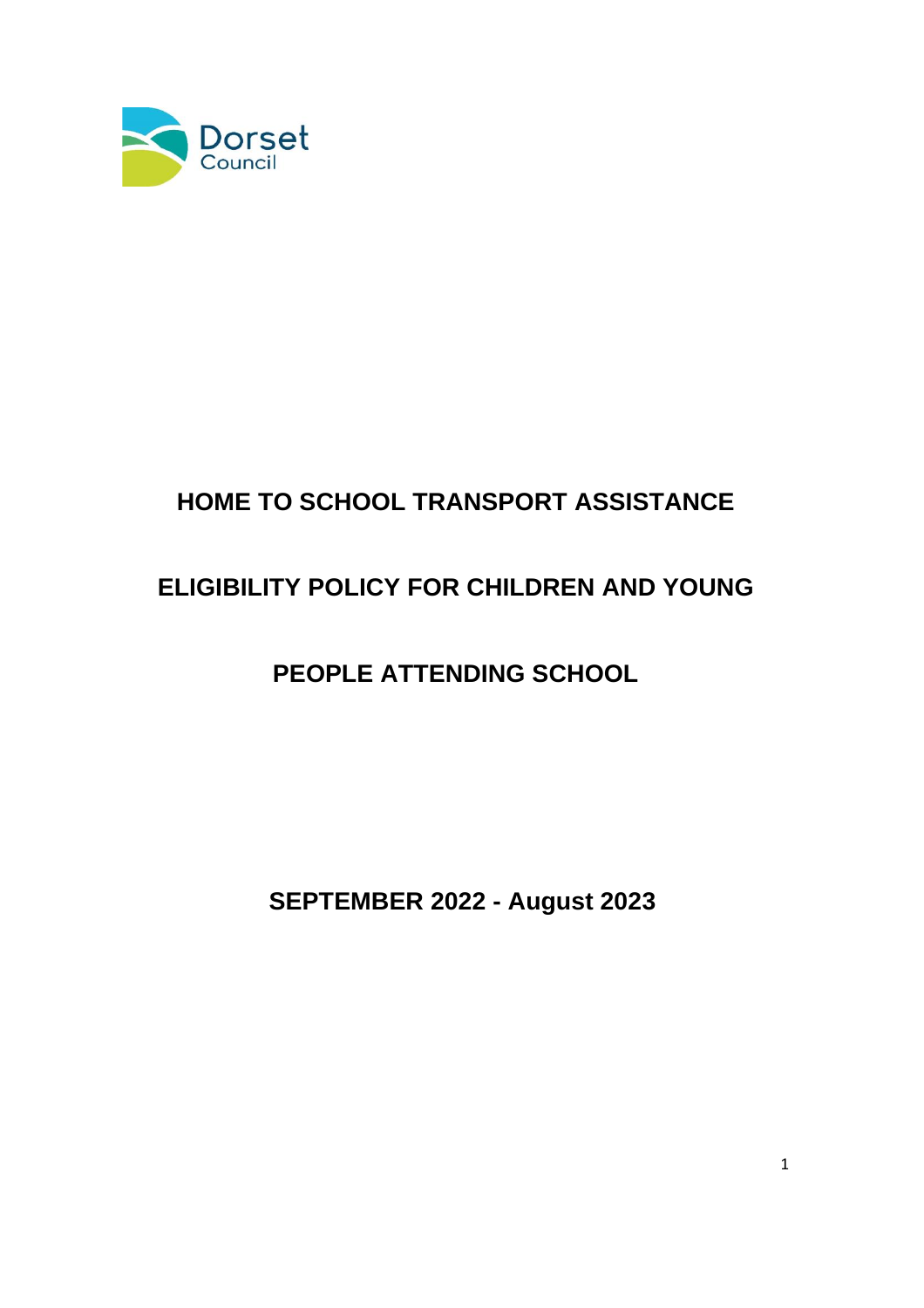

## **CONTENTS**

| 1.  |                                                                              |  |
|-----|------------------------------------------------------------------------------|--|
| 1.1 |                                                                              |  |
| 1.2 | Children of Non-Statutory School Age (including Post 16) 12                  |  |
| 1.3 |                                                                              |  |
| 1.4 | Examples of When Transport Support Would Not Be Provided: 16                 |  |
| 1.5 |                                                                              |  |
| 2.  |                                                                              |  |
| 2.1 |                                                                              |  |
| 2.2 |                                                                              |  |
| 2.3 |                                                                              |  |
| 2.4 |                                                                              |  |
| 2.5 |                                                                              |  |
|     |                                                                              |  |
| 3.1 |                                                                              |  |
| 3.2 |                                                                              |  |
| 4.  | Transport Provision Relating to Reorganisations and Other Admissions Related |  |
|     |                                                                              |  |
|     |                                                                              |  |
| 4.3 |                                                                              |  |
| 4.4 |                                                                              |  |
| 4.5 |                                                                              |  |
| 5.  |                                                                              |  |
| 5.1 |                                                                              |  |
| 5.2 |                                                                              |  |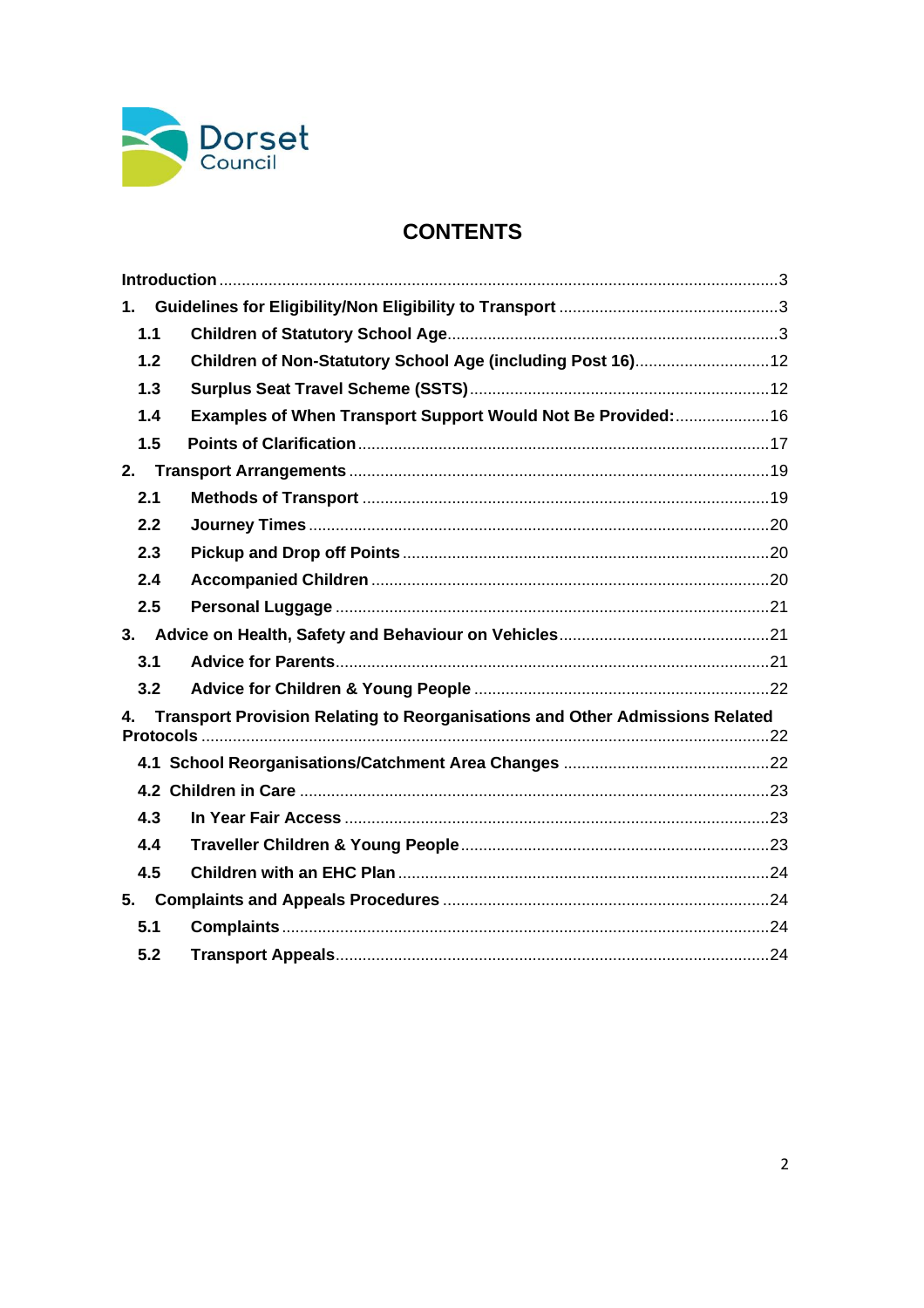

## <span id="page-2-0"></span>**Introduction**

This policy describes how Dorset Council will support parents and carers get their children to school and, where support is required, the type of support that will be considered.

Dorset Council will work with parents and carers to ensure children achieve their potential. Therefore, this policy aligns to the Council's aim of promoting independence to prepare children for adulthood and aims to give parents and carers a range of flexible options for them to make the best decisions for their children.

Furthermore, this policy has been designed to help the Council achieve its vision for children and young people in Dorset with Special Educational Needs and Disabilities (SEND), as set out in the SEND Strategy for 2018 to 2020 [https://www.dorsetforyou.gov.uk/Draft-Dorset-](https://www.dorsetforyou.gov.uk/Draft-Dorset-SEND-strategy)[SEND-strategy.](https://www.dorsetforyou.gov.uk/Draft-Dorset-SEND-strategy)

In particular, the Council will "work together to give children and young people with SEND in Dorset the best chance to succeed, enjoy family life and go to school as close to home as possible" and that "together, we support children and young people with SEND … prepare well for adulthood".

Dorset Council has made a commitment to "deliver a seamless pathway to adulthood and independence"; all decisions made by the council will support this commitment. It is each parent's responsibility to ensure their child receives a good education and, as part of that, their child arrives at school ready to learn. If a parent needs help in getting their child to school, subject to meeting certain eligibility criteria, the Council will provide support in a clear order of preference which is linked to its aim of promoting independence and maximising flexibility for parents.

## <span id="page-2-1"></span>**1. Guidelines for Eligibility/Non Eligibility to Transport**

## <span id="page-2-2"></span>**1.1 Children of Statutory School Age**

The Education & Inspections Act 2006 (Section 508B) requires local authorities to ensure that suitable travel arrangements for "eligible children" in their area are made to facilitate their attendance at "qualifying schools".

## **1.1.1. Eligible Children & Young People**

The terms "eligible children" and "qualifying schools" relate to the age of the child, the school which the child attends (including cross border schools) and the distance between the child's home address and the school measured by the shortest available walking route (which may include rights of way). Walking routes are from where the property meets the adopted road to the nearest available entrance to school grounds as measured using the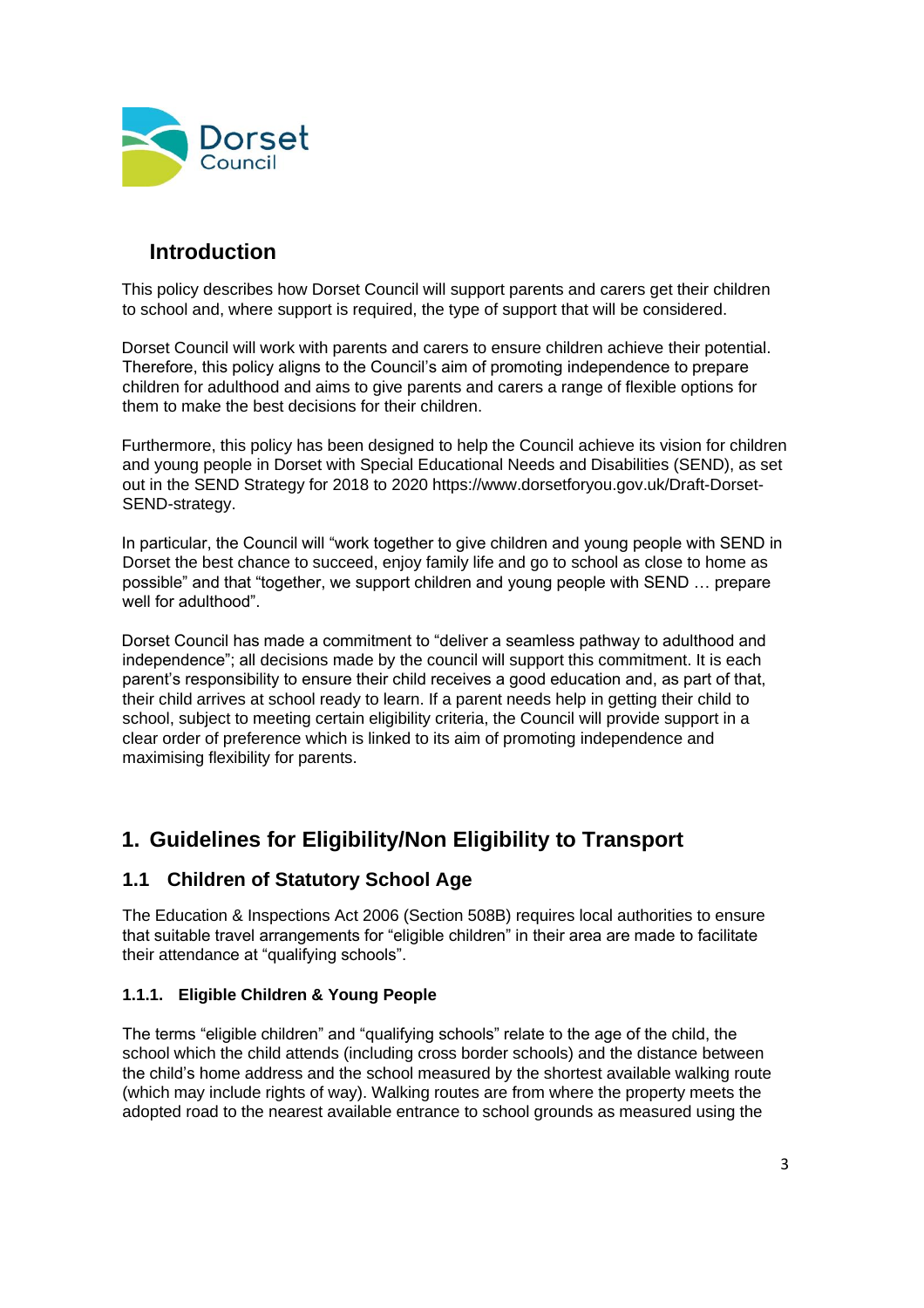

Dorset Council GIS system. This GIS system measures the distance from home to school according to the shortest available walking routes available. The term "parent" relates to any person responsible for the child. Transport eligibility (free provision) is provided to the end of the respective educational year in the following cases:

- (i) if the child is in Reception Year to Year 4 (aged between  $4 \& 9$ ) and lives two miles or more from the catchment area or nearest school;
- (ii) if the child is in Year 5 to Year 11 (aged between 9 & 16) and lives three miles or more from the catchment area or nearest school.

#### **1.1.2. Catchment/nearest school or '***nearest suitable school with places available considering efficient use of resources'.*

Your postal address will define your catchment school. If another school is the 'nearest', this may also qualify for transport eligibility. These schools may be Community, Voluntary Controlled, Voluntary Aided, Foundation/Trust, Academy or a Free School. If you are applying to a school on denominational grounds, you should refer to section 1.1.15 of this policy.

Eligible transport is currently provided to the nearest, nearest catchment or catchment area school where the child meets the qualifying criteria. Whilst these agreed areas remain unaltered, schools will continue to have eligible transport provided by the LA. However, if any school\* (including where this affects a relevant pyramid or network area) chooses to alter their catchment area or admissions policy, they will need to consult on their arrangements with the LA, as the LA is only legally required to provide transport to the nearest appropriate school. If schools change their arrangements, it will be their responsibility to inform parents.

\*This refers to all types of schooling including maintained schools, voluntary controlled (VC), voluntary aided (VA), trusts, academies and free schools (Studio Schools and University Technical Colleges included).

If the catchment and nearest school do not have places available you may be offered transport to the 'nearest suitable school with places available considering efficient use of resources' – this will be decided by identifying the transport options, routes and timings (see section 1.6.6). You will need to contact the admissions team to find out which school in the area would qualify under this category.

'Nearest School' is assessed on the basis of a straight-line distance between the home address and the school using the Dorset GIS system, using the Eastings and Northings for each location.

Children who are subject to an Education Health & Care Plan (EHCP) will only be eligible for transport if they fulfil criteria in 1.1.1 and 1.1.4 and:

• they are attending their catchment or nearest mainstream school; or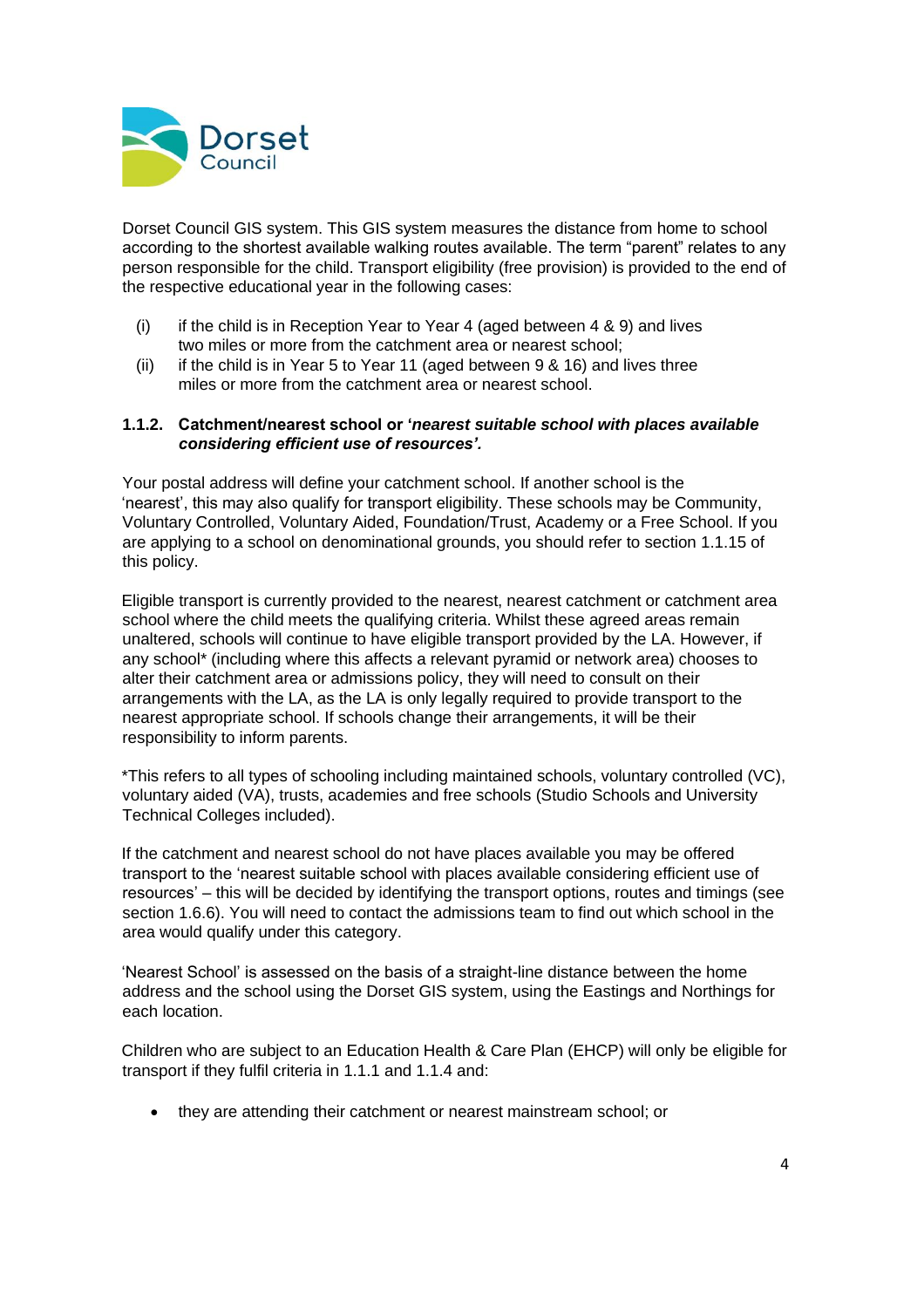

- they are attending the closest appropriate base provision; or
- they are attending their closest appropriate Special School.

The statements in Section I of the EHCP will clearly articulate where the named school differs from that which the Local Authority deems appropriate and there will be clear reference as to whether there is entitlement to transport to the named school based on the criteria laid out above above. If the named school does not fit the criteria detailed above, transport will not be allocated.

Please also refer to Section 1.1.12 for further information about eligibility in exceptional circumstances for children with SEND, Disability or Medical Needs.

#### **1.1.3. Area Specific Rules**

In the case of Gillingham, Blandford, Verwood and Weymouth, where there are joint primary catchments, eligible transport will only be provided to the nearest catchment school and the child is eligible within the terms of 1.1.1. or 1.1.4

In the case of the Dorset Studio School on the Kingston Maurward Campus, as they moved to a Year 7 point of entry from September 2019, a young person will be eligible to transport if the Studio School is the nearest school providing KS4 provision (year 10 and 11).

In the case of Thomas Hardye School, a young person will be eligible if the school is the nearest or catchment school and you are eligible within terms of 1.1.1 or 1.1.4.

In the case of the Swanage School, the Local Authority will recognise a transport priority area that is consistent with the size of the combined local primary schools' yearly cohort capacity and within the Pupil Admissions Number (PAN) of the Swanage School. The transport priority (catchment area) for determining eligibility for transport (subject to 1.1.1 or 1.1.4) will be the combined catchment areas of the Swanage Primary School, St. Mark's CE VA Primary School (Swanage) and St. Georges Langton Matravers Primary School. Children and young people who are outside of this transport priority area may still be eligible for transport support under nearest school grounds (see 1.1.2), or 'one of the three nearest schools' criteria (see 1.1.4).

In the case of the Purbeck School, a young person will be eligible if the school is the nearest or catchment school and you are eligible within terms of 1.1.1 or 1.1.4.

### **1.1.4. Additional Criteria**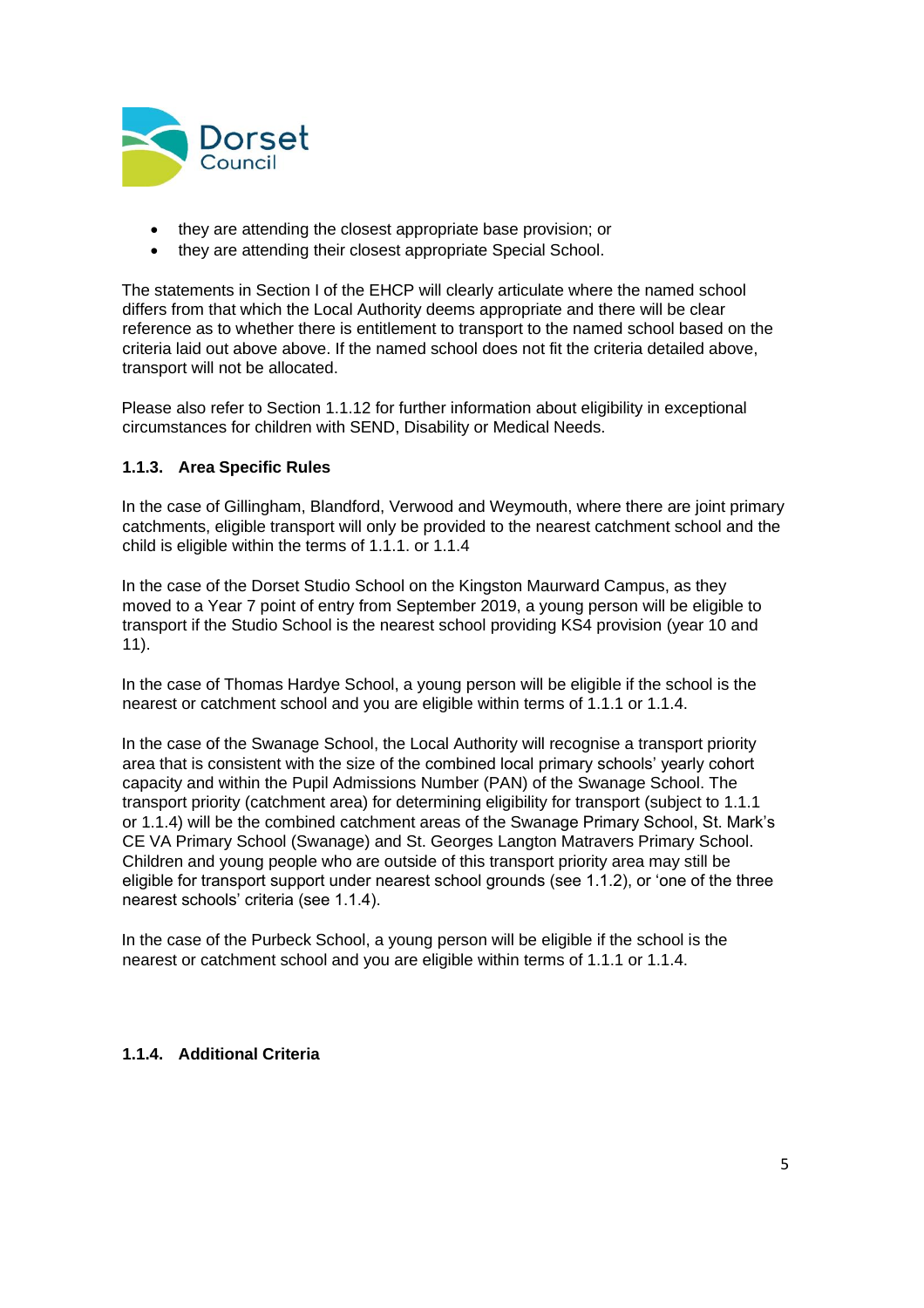

Additional criteria apply to children from low income families*.* If families are in receipt of *Maximum Working Tax Credit, or the child is eligible to Free School Meals,* transport eligibility will be confirmed;

- in the case of children in Year 5 and 6 (aged  $9 11$ ) to their catchment area or nearest school where the distance between home and the school is more than two miles (shortest available walking route),
- in the case of children in Year 7 to Year 11 (aged 11 -16) to one of their three nearest qualifying schools (which includes schools in neighbouring authorities) with places available at the time of the original application by the parent, where the distance between home and the school is more than two miles (shortest available walking route) and less than six miles (shortest available driven route).

Children who are for any reason being educated outside their normal year group will have their transport eligibility assessed according to the year group which they are in.

Parents and guardians will only be sent a pass when they have confirmed that they wish to accept the transport provision offered. Those parents and guardians who do not take up the offer of a pass at the beginning of the academic year, may still apply, at any time, for a pass if their personal circumstances change. In some instances, the most appropriate transport may be a public bus route for which a season ticket will be provided.

#### **1.1.5. Universal Credit**

There is no statutory duty on Local Authorities to consider receipt of Universal Credit itself in determining eligibility for Extended Rights to Home to School Transport under section 1.1.4.

However, currently, pupils in households that receive any level of Universal Credit are eligible for free school meals and it is this eligibility for free school meals specifically that entitles them to extended rights to free home to school transport under section 1.1.4

A parent who transfers from Maximum Working Tax Credit onto Universal Credit, will retain eligibility for extended rights (subject to distance criteria, etc in section 1.1.1) as they will automatically become eligible to Free School Meals subject to a family registering their eligibility through Dorset Council.

Eligibility under Universal Credit will be reviewed as and when there is further Guidance from the Department for Education.

### **1.1.6. Parental Preference:**

If a child is attending a school on "parental preference" grounds i.e. the school applied for is not the catchment/nearest school (or one of the three nearest eligible schools in the case of 1.1.4 above) there is no duty for the Local Authority (LA) to provide transport and the families are responsible for their own arrangements.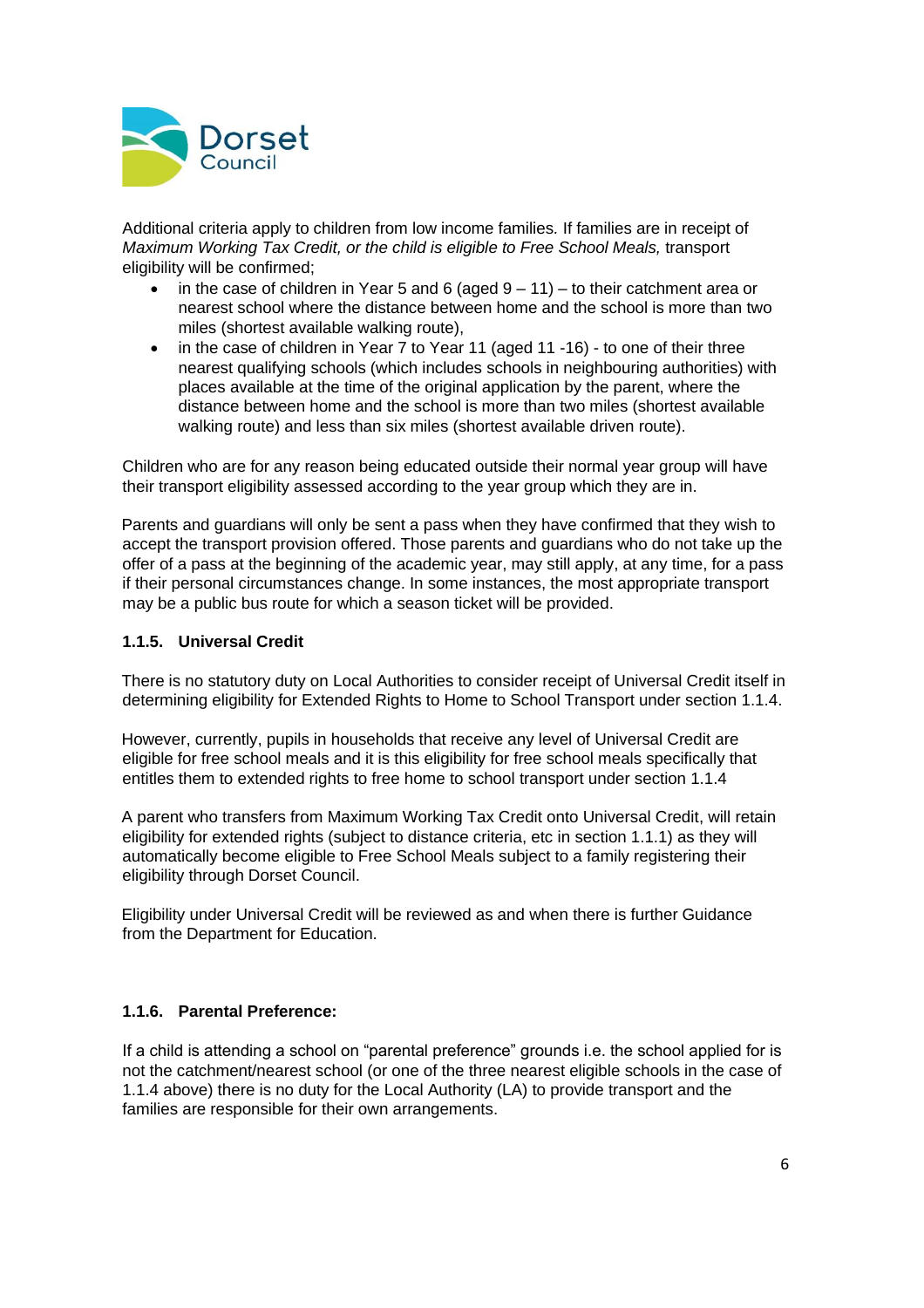

If a child or young person on an Education Health & Care Plan attends a mainstream school other than their catchment or nearest due to parental preference having that school named on their EHCP, the family will not be eligible for free transport.

## **1.1.7. Year Group Full Transport:**

If families apply **'on time'** (based on the nationally recognised deadlines for applications) for the Normal Year of Entry to a School for their catchment school (or in the case where there is no catchment school the nearest school) and are refused due to oversubscription (referred to as 'year group full') transport eligibility may be provided to the nearest suitable school with places available considering efficient use of resources subject to the age/distance criteria set out in paragraph 1.1.1. A school would only be considered unsuitable if there was a physical reason that the child could not attend. Reasons for this include a boy attending a girl's school, secondary aged child attending a primary school or a private school to which we do not provide transport.

Where an application in the normal year of entry is late, though the application could have been made on time, and an alternative school has to be provided on year group full grounds, then transport provision will remain the responsibility of the parent.

A child who has attended an alternative school **nominated by the LA** (due to year group full or other such reason) will only be eligible to continued transport support at age of transfer to that pyramid's receiver school if the child's catchment area school does not operate the same age of transfer or they would not have been able to offer a place.

The LA has a duty to offer an alternative school place if unable to offer a preferred/catchment or nearest school. Transport will not be provided to the alternative Dorset school if there is a closer school in a neighbouring authority which is under the qualifying distance. In this case parents will be informed of the space/s available in closer neighbouring school(s).

If one child in a family is eligible for transport to a specific school, other than the catchment/nearest, and remains on roll, transport support will normally be provided for all other children from the same family unit to attend that same school (until the standard age of transfer or a change in circumstance).

### **1.1.8. Moving House:**

Parents are advised to check availability of school places before moving house, as there are no guarantees places will be available at the new catchment or nearest school. Unless nearer schools do not have places available in the relevant year group, any request for a child to remain at the existing school upon a house move will be considered as parental preference and, therefore, families will be responsible for making their own transport arrangements.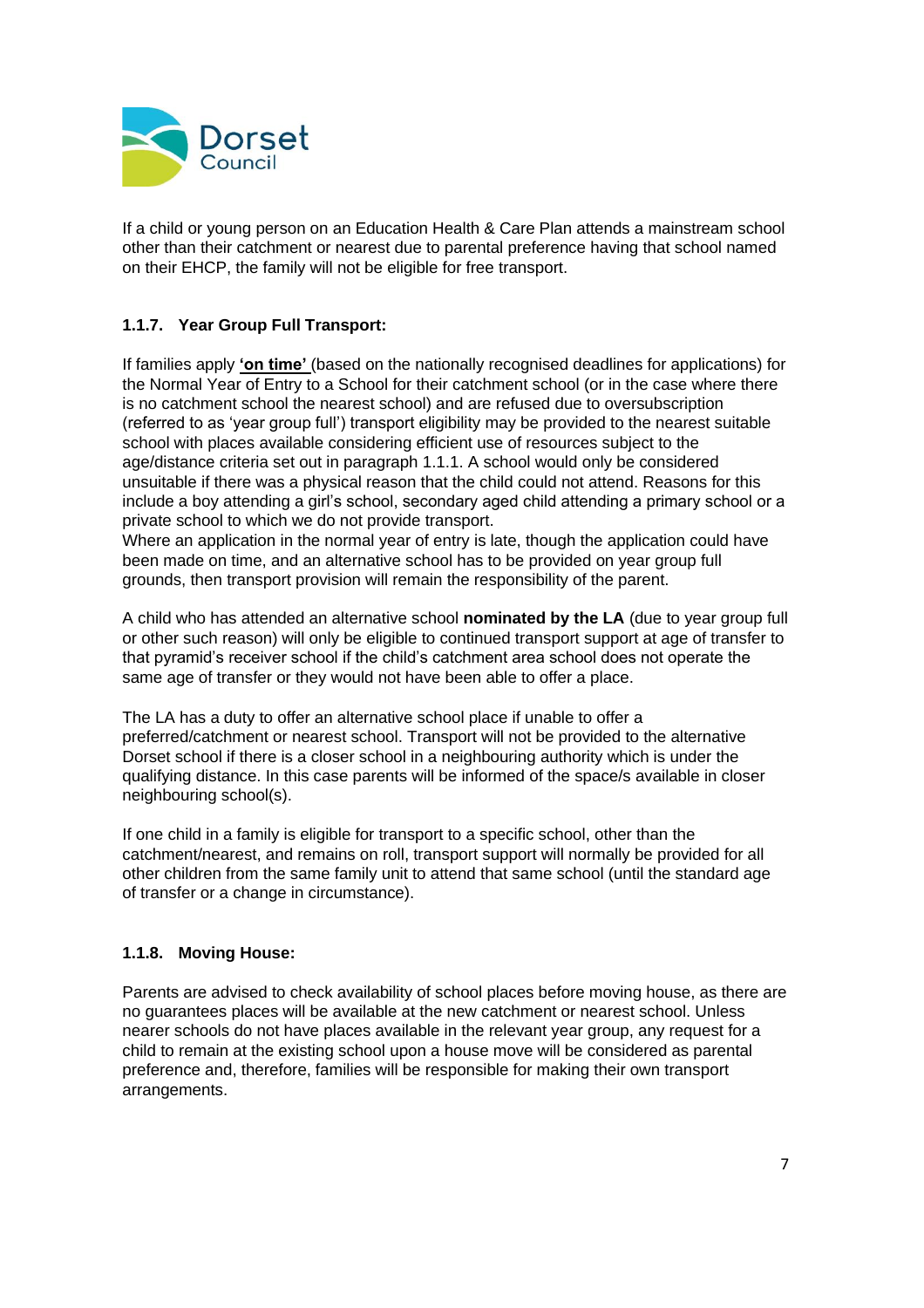

Transport support provided on exceptional grounds will normally cease if a family move to an area served by a school with places available in the relevant year group.

The LA will not provide transport support for children who have been displaced from their home because of family related issues (e.g. family disagreements).

### **1.1.9. Temporary Housing:**

Occasionally, families have to move involuntarily from their established home address to alternative accommodation on a temporary basis. Transport support to a child's existing school may be considered for a maximum period of two school terms when a family has had to be temporarily re-housed.

Agreement to transport support will depend upon the location of the temporary housing, the age/distance criteria, the basis of the original application (i.e. was the place secured on inarea or parental preference grounds), the cost of transport and satisfactory reasons for the loss of the registered accommodation. Transport support from the temporary address will cease at the end of the two school terms period (unless the cost of providing transport support to an alternative school is greater) or upon a return to the original property or permanent re-housing, whichever comes first.

The Authority will not provide transport support to those families whose main residence is located in another authority's area but who have to move to a Dorset based location on a temporary basis (it is assumed that the 'home' authority will meet transport support needs if proven).

#### **1.1.10. Changing School for other reasons:**

Applications for transport support following a parents' decision to change schools (whether or not the decision is supported/encouraged by the existing or receiving school) will not be approved unless the school they transfer to is the catchment/nearest school and/or all avenues of support at the current school have been pursued and the move is supported by the Alternative Provision Team or the School Attendance Team or other professional where the request for support may be considered.

#### **1.1.11. Year 11**

If a family moves house when a child is in Year 11, transport support may be provided if it is sought to enable the child to remain at the existing school, if the following circumstances apply;

The existing school is a reasonable and appropriate alternative school to which transport can be offered from the new address.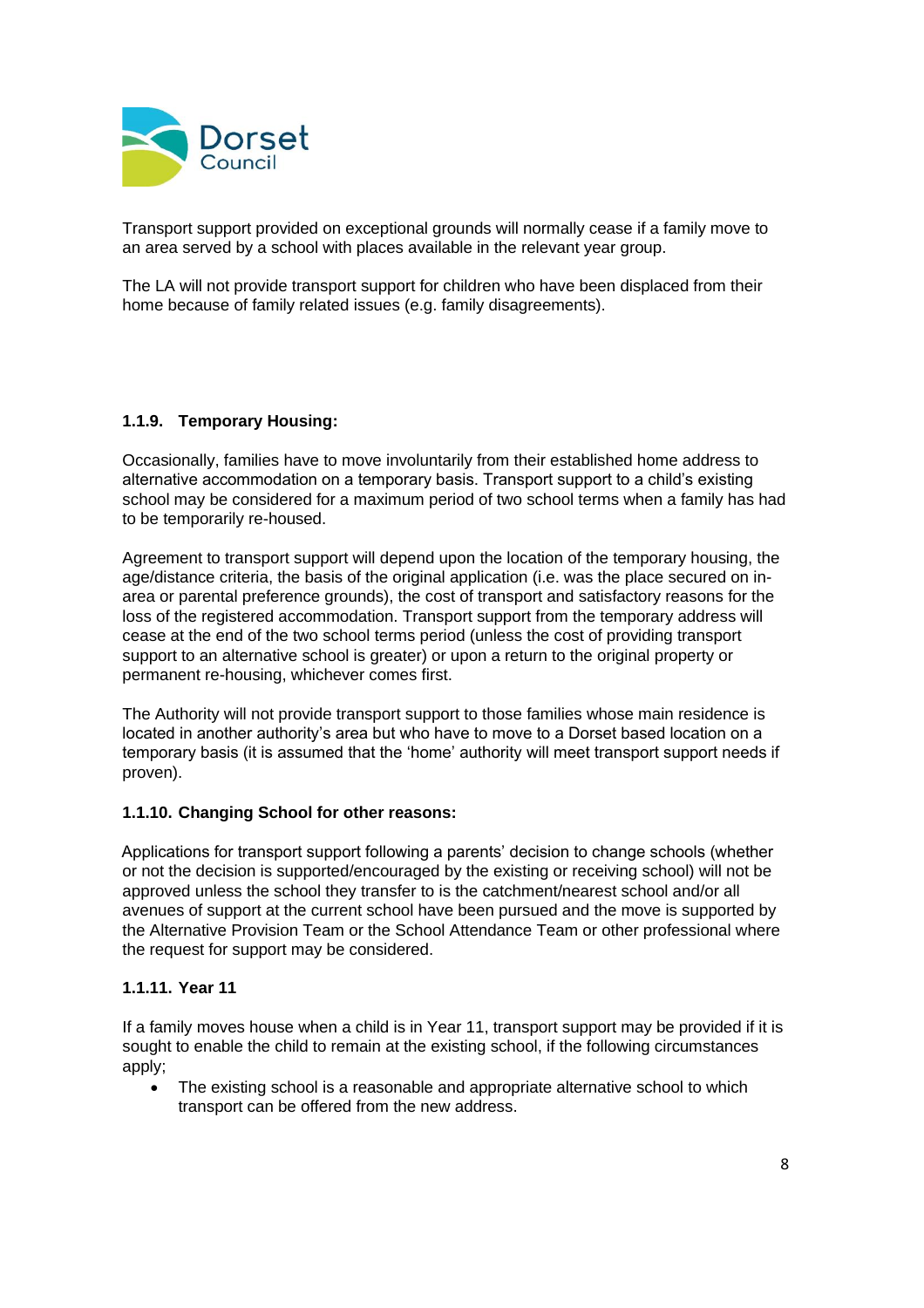

• Where exceptional circumstances apply, unavoidable reasons for move or the school(s) that serves the area where the new property is located is/are inappropriate.

#### **1.1.12. Special Educational Needs, Disability & Medical Needs**

Children and young people who as a result of their Special Education Need, Disability or Medical need who do not qualify on the distance criteria but, because they are unable to walk to school even if they are accompanied by an adult, may be eligible for travel assistance.

Supporting evidence through a Professional Assessment will always be necessary. Family circumstances will also be taken into account, however an employment commitment is not in itself a reason to approve transport support.

When a child has a need or disability that would prevent them from making the usual type of accompanied journey made by other children of his/her age additional travel assistance may be provided. The conditions that may give rise to such assistance may include:

- Long term severely restricted mobility  $-$  for example, circumstances requiring the daily use of significant physical aids such as a wheelchair.
- Long term medical condition resulting in severely restricted mobility due to pain and/or extreme tiredness - for example, juvenile arthritis.
- Long term medical condition resulting in restrictive mobility leading to serious health and safety risks - for example, epilepsy or life threatening heart defects.
- A sensory impairment resulting in severely restricted mobility for example, where a child is effectively without the use of sight.
- A child has a disability leading to significant social, and / or emotional immaturity in comparison with other children of his / her age. This may mean a child's behaviour leaves them extremely vulnerable in social settings – for example, a child with Asperger's Syndrome who has very little awareness of personal danger
- A child with severe learning difficulties who has an inability to manage the complexity of the process with safety or demonstrates constant challenging behaviour suggesting that this child cannot make an accompanied journey.

All professional assessments have to be in the form of a written statement from a relevant Medical Professional who is treating the young person.

Transport provision in very limited circumstances may operate to suit a reduced timetable and professional advice and evidence would be needed to support this.

If your child has a statement or Education, Health and Care Plan (EHCP), please contact your SEN planning coordinator who will be able to discuss how you can get your child to school and whether any assistance can be given. If your child does not have a statement or EHCP, please apply on an application via https://www.dorsetforyou.gov.uk/free-transportentitlement.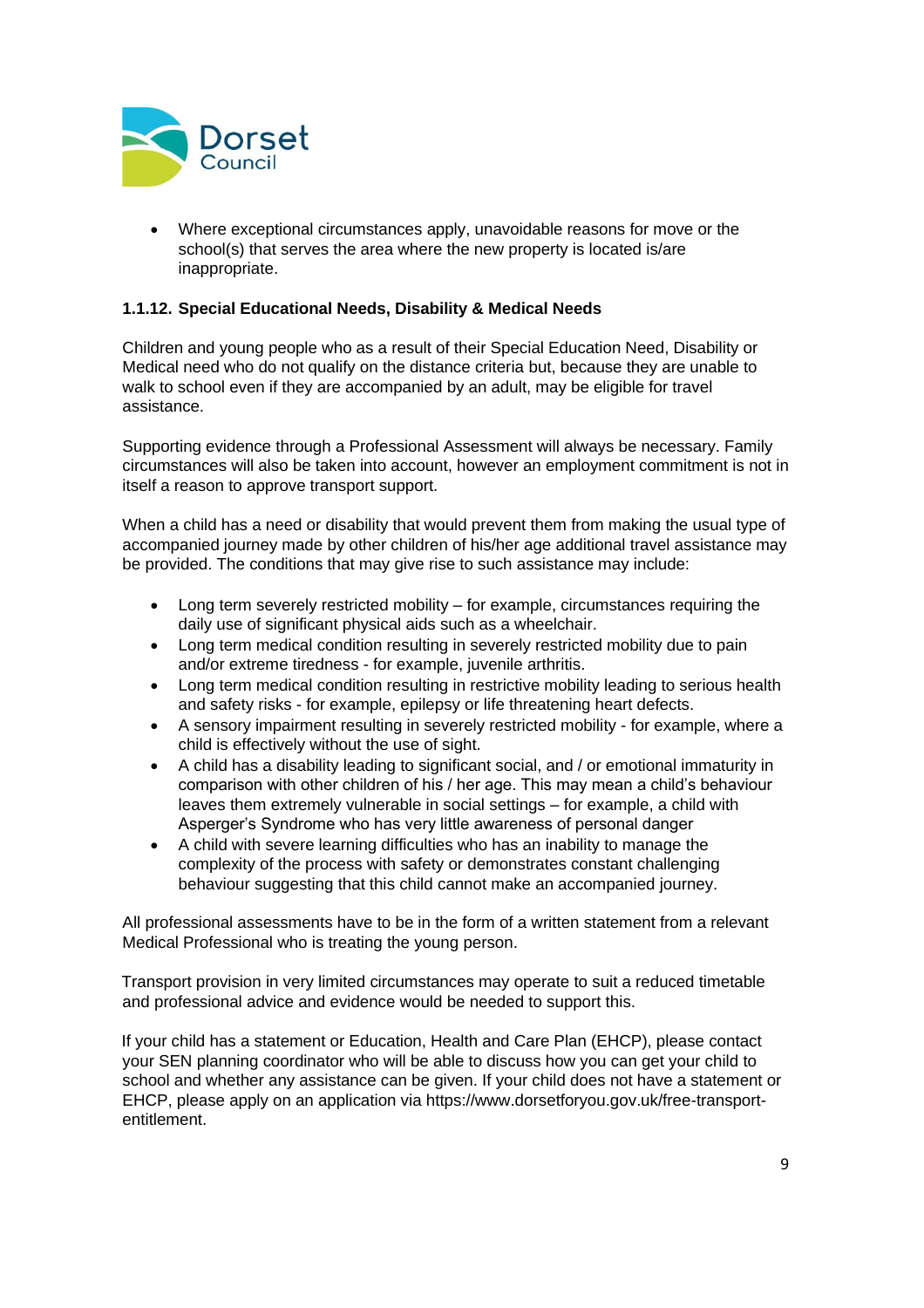

There is no guarantee that siblings of a child with transport provided on these grounds will be eligible to transport. Applications for siblings to travel with the eligible child should be made in the usual way. If the sibling is not eligible but receives a surplus seat place on the same vehicle, please note that this transport will not automatically continue after the transport requirements for the child with the additional needs leaves, or run if this child is ill or excluded from school. If the seat on an available vehicle is required by another eligible child, the surplus seat may be withdrawn at short notice.

## **1.1.13. Young Carers:**

Children who are registered carers and who receive transport support may be considered for alternative methods of transport if the normal arrangements require the child to be away from home for an unreasonable length of time. (Support from Young Carers Association and health care professionals would be required.)

### **1.1.14. Exceptional Circumstances:**

There may be exceptions to the general criteria set out above and these are considered on a case by case basis.

If a family has been identified by a Family Partnership Zone as requiring transport support in order to support their needs, it must be confirmed via the Locality Manager to the Dorset Travel team identifying the reasons and any relevant time scale. Where a place could be offered in the catchment or a nearer school and there would be no cost, the alternative transport should only be considered on a temporary basis for a maximum of a year. In all cases there will be at least termly reviews.

The Family Partnership Zone will liaise directly with Dorset Travel to commission transport under exceptional circumstances.

Transport support may be considered where a temporary, part time timetable is agreed due to medical needs or reintegration programme. Evidence and the views of professionals would be required to support such cases.

#### **1.1.15. Transport provided on Religious or Belief Grounds - Secondary Year 7 – Year 11 (Aged 11 – 16)**

Children, whose families are in receipt of Maximum Working Tax Credit/ Universal Credit, or the child is eligible to Free School Meals are eligible to free transport to the nearest denominational secondary school, if the distance is between:

• 2 miles shortest available walking route and 15 miles shortest available driven route.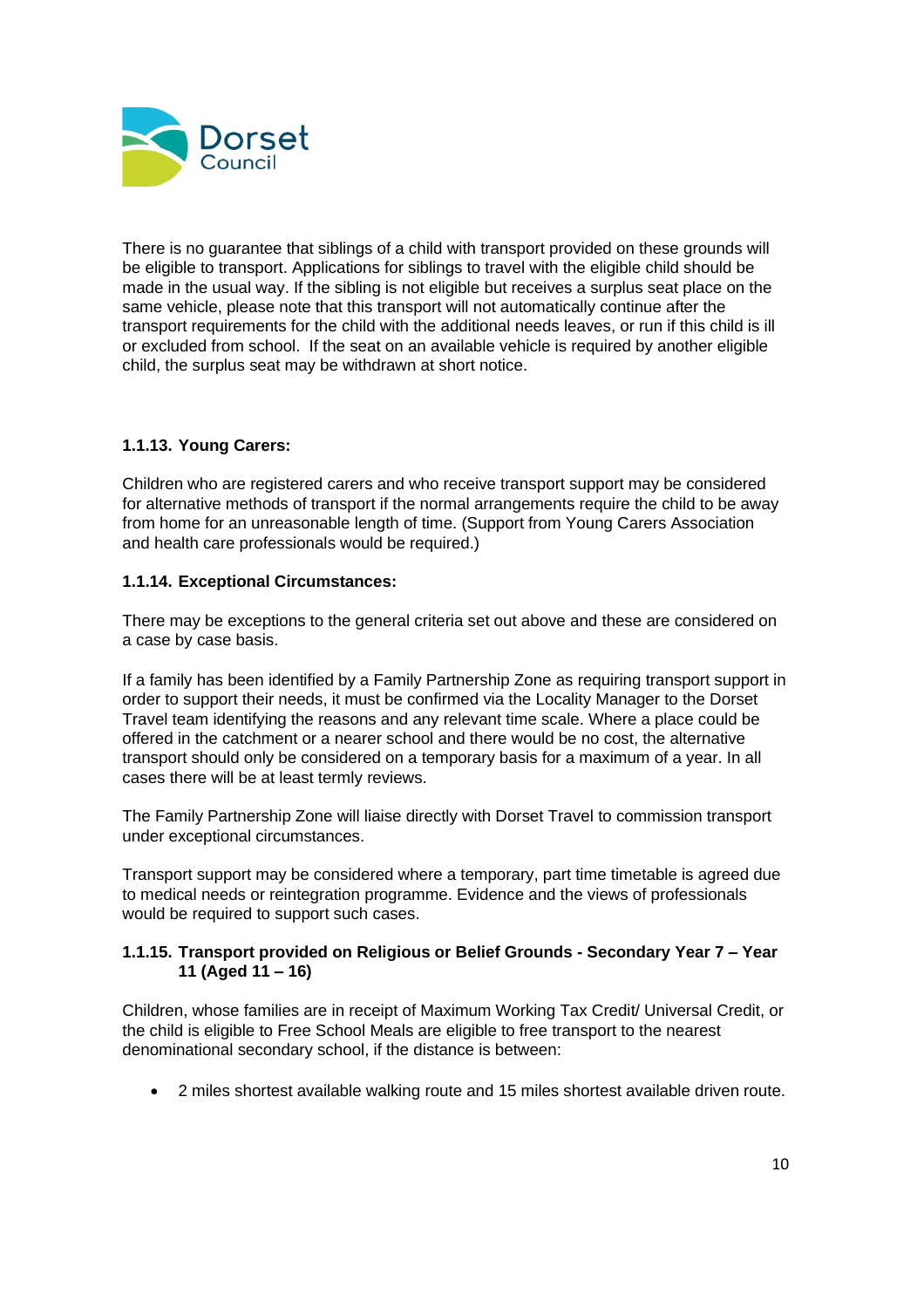

It **is** important to note that a parent will need to satisfy the LA of the genuine nature of the religious and or/philosophical belief. Providing evidence of any religion or belief lies with the child's parent/parents.

Examples of acceptable evidence are:

- a. The provision of baptismal certificate
- b. A statement of atheism
- c. A statement of adherence to a particular faith
- d. A letter of support from a priest or equivalent religious leader stating that the child belongs to a particular congregation.

Normally two pieces of evidence will be required. Evidence may be checked with the school.

Parents and guardians will only be sent a denominational pass when they have confirmed that they wish to accept the transport provision offered. Those parents and guardians who do not take up the offer of a pass at the beginning of the academic year, may still apply at any time for a pass, if their personal circumstances change.

#### **1.1.16. Alternative provision and Managed Moves**

Where a child, through the In Year Fair Access process or the Local Inclusion Panel, is referred to a new school including a Managed Move, then consideration will be given to providing transport. As part of the allocation of a place, consideration will be given as to whether this is the next nearest appropriate school, or the only other appropriate school for the child to attend.

If a Managed Move is agreed as a result of parent making an application, then transport eligibility will be determined based on section 1.1.1 and 1.1.4., the previous school always being considered as appropriate.

Where a child is referred to Alternative Provision, including Learning Centres, then transport will be provided to that setting for the duration of their attendance, or until such time as it is deemed appropriate that they remain and the setting is over the minimum statutory distance for their age.

### **1.1.17. Distribution of Passes**

Once it has been confirmed that a child is eligible for school transport, they will be directed to an online application process where they can confirm that they wish to receive school transport. Dorset Travel will then process the application and passes will be sent to the student's home address by mid-august. Despatch of passes may be arranged by Dorset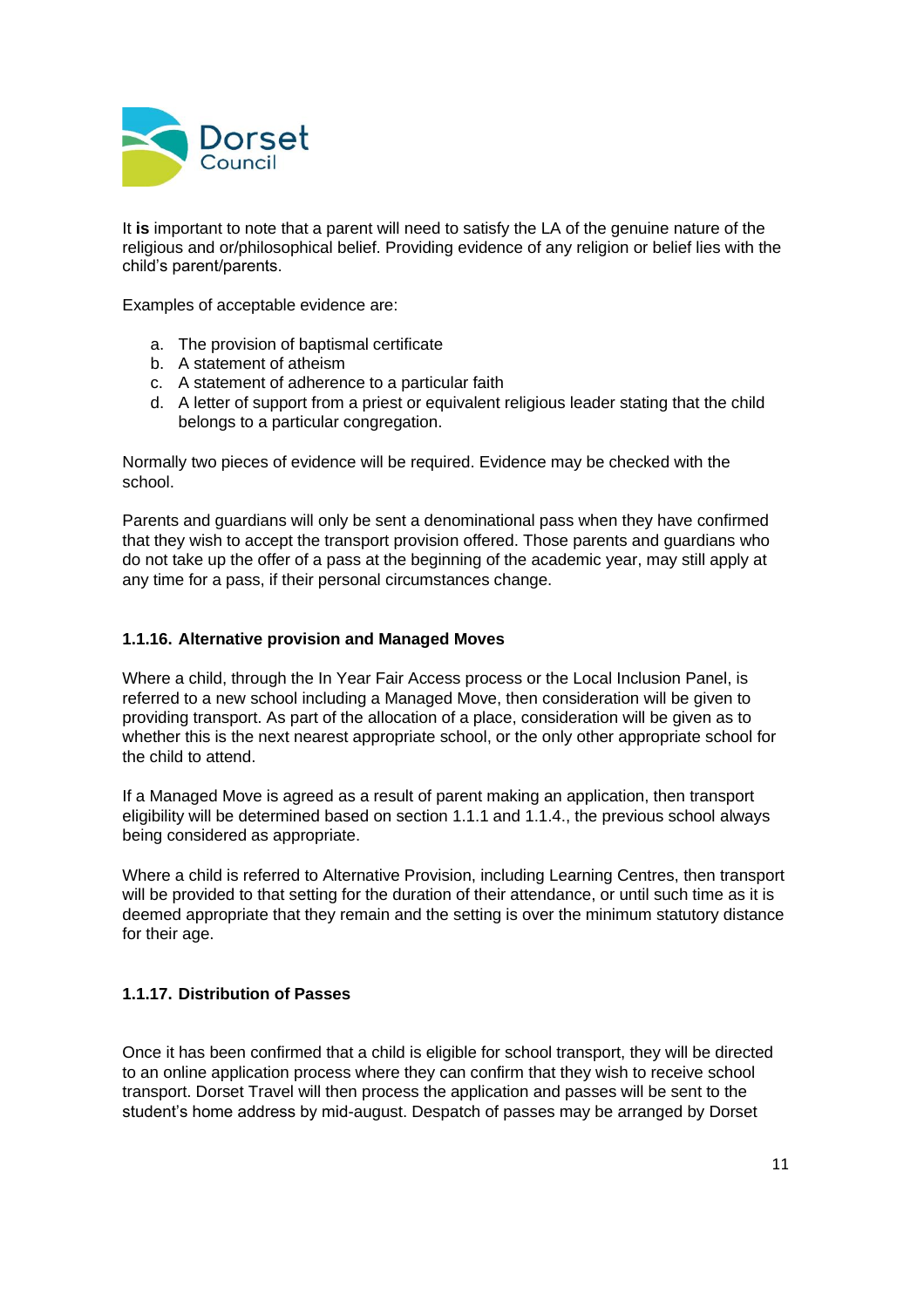

Travel or by the bus operator depending on which school the pass is for. Details of the routes and contractors will be available to view on the Dorset website. For children starting or moving school in September, this should be resolved by the end of the previous academic year. **It is important to note that bus passes will not be issued until a family has confirmed that they wish to take up their transport eligibility.**

## <span id="page-11-0"></span>**1.2 Children of Non-Statutory School Age (including Post 16)**

## **1.2.1 Transport for Children attending Pre-School Settings**

Transport is not provided for children attending pre-school settings, nurseries, playgroups etc. It is the responsibility of families to make their own transport arrangements. However, if places are available on school transport vehicles, families can apply for a place through the surplus seat travel scheme.

### **1.2.2 Post 16 Transport Provision**

The Education and Skills Act 2008, states that young people are required to stay in education, training or enter employment (up to 20 hours while in a part-time training or education programme) until they are 18.

When making decisions about which course, school or college to attend parents/students must consider:

- the different modes of transport available
- the timings for arrival and departure
- how much it will cost.

**There is no automatic eligibility to free home to school or college transport once a student is over 16** even if free transport has been provided in the past.

Dorset Council is committed to supporting Young People in accessing Post 16 education and training and we advise that Home to School Transport Policy is read in conjunction with the Post 16 Transport Support Policy 2022 – 2023.

Those attending Post 16 education placements can apply for a place under the Surplus Seat travel Scheme – see Section 1.3.

## <span id="page-11-1"></span>**1.3 Surplus Seat Travel Scheme (SSTS)**

**1.3.1 Availability**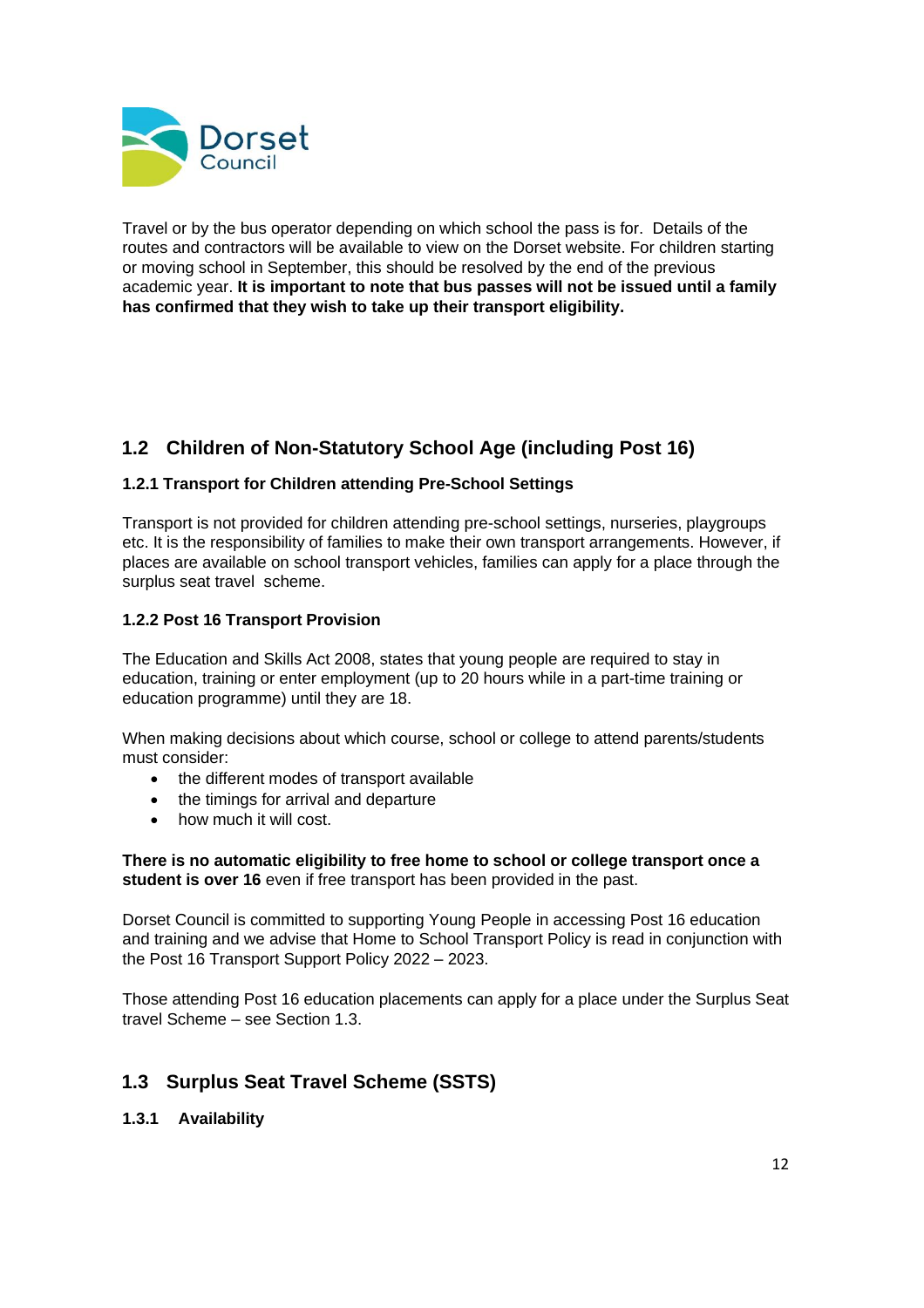

Spare seats that are available on any of the Council's (LA) contract routes (excluding local public services and One School One Operator Routes) can be used by children who are not eligible to free transport. Details of routes are available <https://www.dorsetforyou.gov.uk/surplus-seat-travel-scheme>

Surplus seats are allocated under the following terms and conditions:

The surplus seat travel scheme is only applicable on Dorset Council contract vehicles where spare spaces are available. This scheme does not apply to public service routes or where operators have commissioned additional vehicles to meet the demand.

Where a single operator has been identified for a specific school, families or young people will need to contact that service provider to secure a bus pass on services to that school. Further details of the operators on these **One School One Operator (OSOO)** Routes are available on [https://www.dorsetforyou.gov.uk/school-bus-routes.](https://www.dorsetforyou.gov.uk/school-bus-routes) The cost of these passes is set by the commercial operator.

#### . **1.3.2 SSTS Charges - £825**

These costs only apply to passes on buses and taxis provided directly by Dorset Council. Schedule of costs on the One School One Operator routes are available through the relevant operator.

An annual charge is levied which will apply to all SSTS users irrespective of whether they have siblings already using a surplus seat. The price for a surplus seat for 2022-2023 will be £825. This is reviewed annually. Payment can be made in instalments.

Where seats are provided by DC directly, the seats may be withdrawn at short notice under the following circumstances:

- 1. Seats are required for children who are eligible to free transport (proportional refund will be given).
	- If re-tendering or re-planning reduces the number of surplus seats.
	- If payment is not received or parents fail to meet their direct debit payments the pass will be withdrawn and any future passes will only be issued if payment is received in full in advance.
	- If the behaviour of the ticket holder affects the safety of the vehicle and/or its passengers.
	- If the transport policy is changed.
	- If the route ceases to be required for the conveyance of eligible passengers.
	- Where passes are not being used (or are being abused) Dorset Travel reserves the right to withdraw the pass and offer the seat to another SSTS passenger.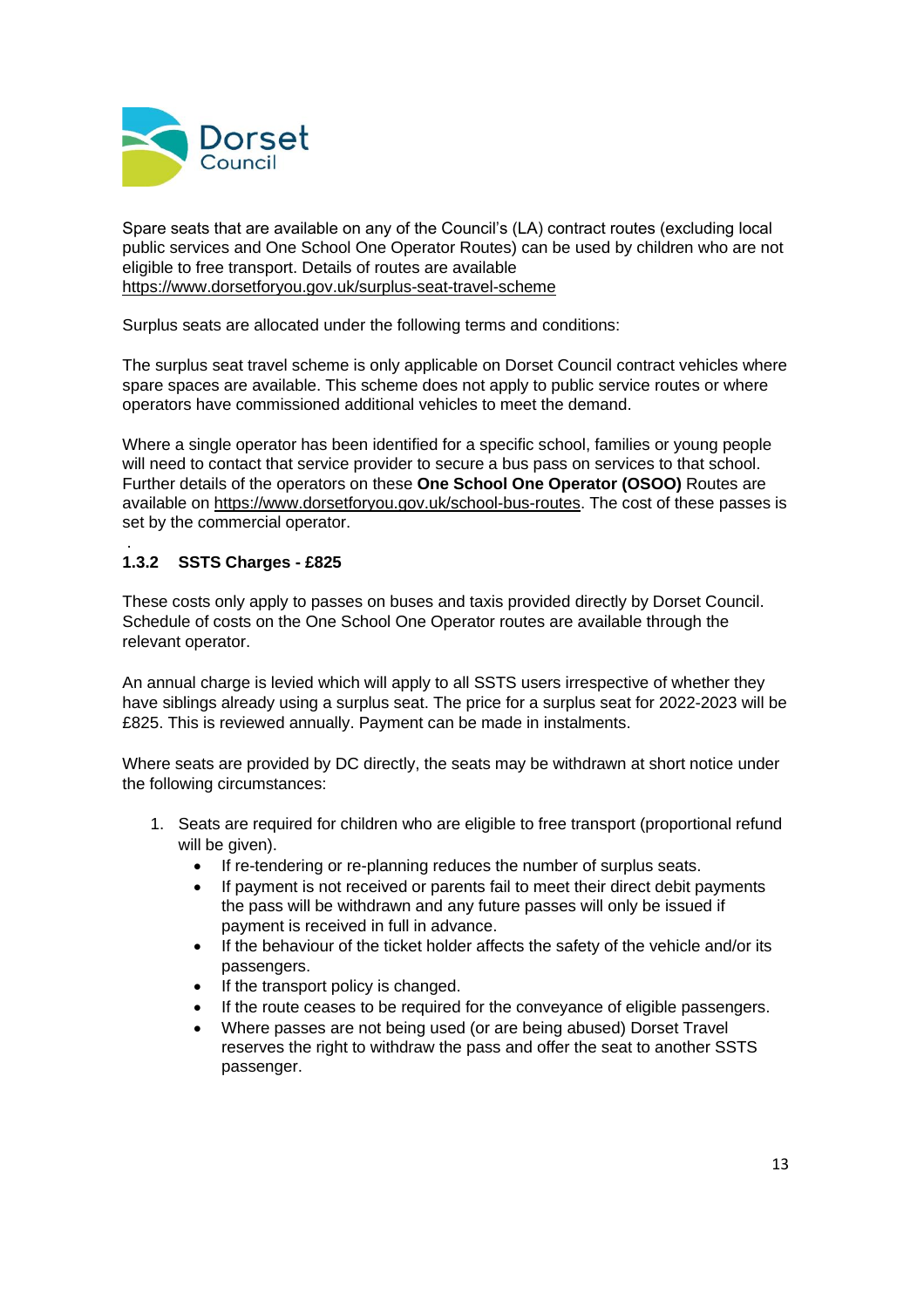

- 2. The bus or taxi may only stop at listed pickups, details of which can be obtained from the Dorset Travel team. Requests for a new stop must be made in writing to Dorset Travel. No diversion of route can be made for a SSTS passenger.
- 3. Applications will need to be made each year.
- 4. Existing holders of surplus seats will be contacted to check whether their circumstances have changed and whether a seat is still required for the following academic year.
- 5. If no eligible pupils require the transport (e.g. staff training days or other school closures), the bus will not run.
- 6. Students should not attempt to travel unless authorised to do so.
- 7. The price for a surplus seat under this scheme is £825 per year irrespective of use, as partial use (e.g. one way journeys or irregular attendance during study leave) makes the seat unavailable for others.

#### **1.3.3 Priority for the allocation of surplus seats on DCC routes (Not applicable to OSOO routes):**

Applications to purchase a surplus seat must be made online prior to the academic year for which the seat is required. Though DC will endeavour to confirm the allocation of surplus seats as soon as possible, a surplus seat allocation may not be finalised until after the October half term once all eligible children have been placed on routes. The information supplied will be assessed after which, any surplus seats will be allocated in the following priority:

- (i) Children and Young People who are in any of the following categories which significantly impacts on their ability to travel to school independently, but do not qualify for 'transport eligibility':
	- A Child in Care or previously in care,
	- Special Educational Needs (those with a statement or Education, Health and Care Plan);
	- Registered Disability;
	- medical condition (supporting evidence from the school and/or appropriate Medical Officer will always be necessary);
	- Young Carer;
	- Vulnerable or living with a parent registered as disabled
- (ii) Children and Young People who are attending their catchment school or for whom the school is the nearest appropriate school (including 'year group full' placements), but do not qualify for 'transport eligibility'.
- (iii) Children and Young People whose parents applied for the school on parental preference' and are in receipt of Maximum Working Tax Credit, or the child is eligible to Free School Meals and so do not qualify for 'transport eligibility'.
- (iv) Children and Young People whose parents applied for the school on 'parental preference' and so do not qualify for 'transport eligibility'.

If there are insufficient places within any of the above criteria, those who travel the furthest distance will be given priority based on the shortest available walking route.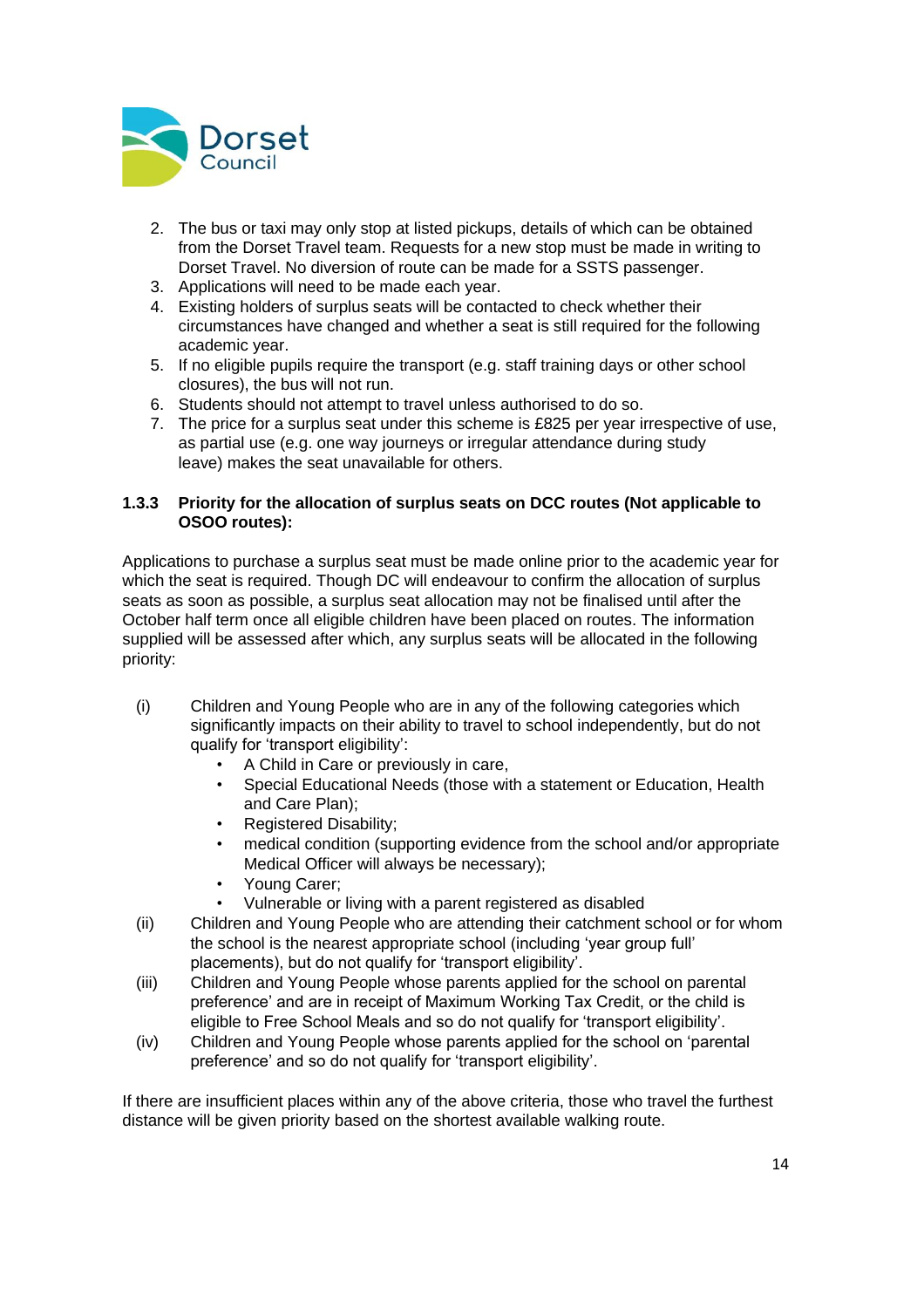

Applications received during the academic year will be offered a seat if available or placed on the waiting list.

## **1.3.4 Regulations Affecting Surplus Seats**

Please note, at the time of updating this policy, it is the Government's intention to enforce the Public Service Vehicle Accessibility Regulations (PSVAR) on all routes carrying paying passengers. In the context of school transport, this means surplus seat pass holders.

This will require that all paying passengers must travel on a vehicle that has suitable access for passengers with disabilities – eg low floors or wheelchair lifts. As many vehicles used on school routes, such as older coaches, do not comply with these regulations, this will mean that they cannot be used to carry paying surplus seat pass holders. This will apply to all local authorities in England, not just Dorset Council.

However, it will not affect those pupils who are currently eligible for free school transport or surplus seat holders travelling on low-floor public service buses, PSVAR-compliant coaches or smaller vehicles such as minibuses and taxis.

This is likely to have some impact on school transport operators during the 2022/23 academic year and could potentially limit the future availability of surplus seats as a result. It is unclear at the time of writing this policy what the scale and timing of this impact will be.

### **1.3.5 Out of School Activities/Work Experience**

The LA will provide transport support to/from the allocated school only at the beginning and end of the normal school day. Families are responsible for meeting the transport needs of children involved in work experience programmes and attending before school activities such as breakfast clubs and after school activities, i.e. sports clubs etc. Only where a child is travelling individually may it be possible to alter the transport times and these would need to be made in advance with the agreement of all parties and at no additional cost. If other students subsequently join the transport, transport times may revert to provide transport for the usual school opening and closing times.

### **1.3.6 Extended schools**

The LA is not responsible for meeting the transport needs of children attending before school activities such as breakfast clubs and after school activities, i.e. sports clubs etc.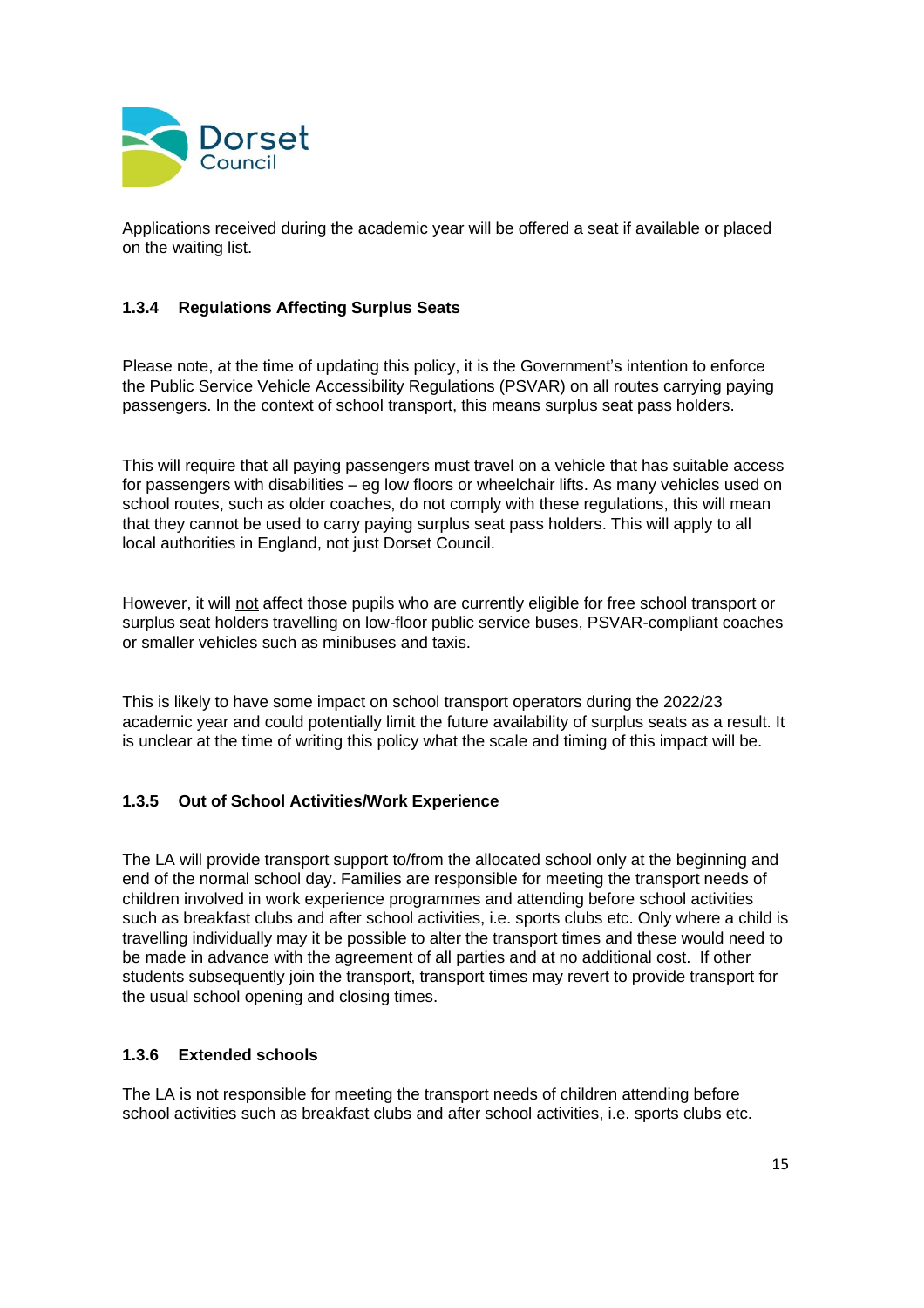

Only where a child is travelling individually may it be possible to alter the transport times and these would need to be made in advance with the agreement of all parties and at no additional cost. The school may be able to arrange with the LA to amend transport times/ routes to improve access to before/ after school activities. If other students subsequently join the transport, transport times may revert to provide transport for the usual school opening and closing times.

## **1.3.7 Childcare Arrangements**

The LA would provide transport support to/from the allocated school only at the beginning and end of the normal school day to a nominated stop relevant to the home address. If surplus spaces are available, and a childcare provider is on an established route, children may use school transport to transfer to/from the provider at the beginning/end of the school day by arrangement under the terms of 1.3.2 and 1.3.3 above.

## <span id="page-15-0"></span>**1.4 Examples of When Transport Support Would Not Be Provided:**

Notwithstanding exceptional circumstances, the following list contains details of cases not referred to above when mainstream and SEN transport support (defined as transport which is provided, or commissioned by the council, such as taxis and minibuses) would not normally be provided and where families would be expected to make their own arrangements;

- To accommodate breakfast/after school clubs
- Trips and journeys during the school day and /or which are in the curriculum
- To or from a venue that is not your normal home address, for example the address of a childcare provider or a short break placement. (unless there is a legal order in place or a statutory care plan agreed by the local authority)
- If your child is unwell and has to be collected from school during a school day
- If your child is excluded during a school day
- Medical appointments or other approved activities which affect the start or end of and during the school day,
- When a child has missed the contracted transport,
- Transitional/integration placements in schools/colleges,
- Attendance at work experience programmes,
- To/from childcare addresses where they are not on an established route,
- To fall in line with childcare arrangements where they are off recognised transport routes,
- Children withdrawn from school by their family and placed in an alternative education setting,
- Other family members travelling in the same direction,
- To support working arrangements for parents and/or children.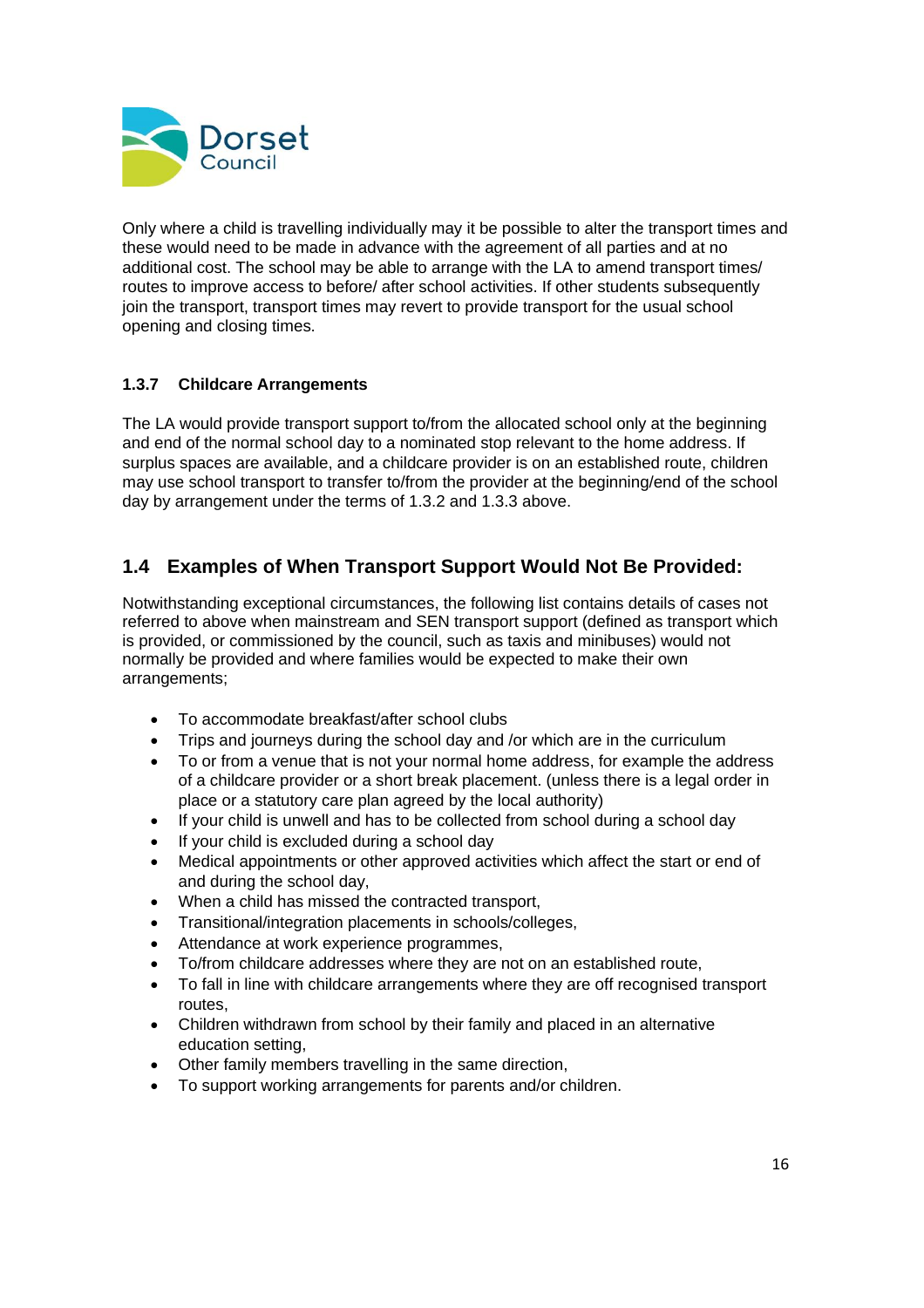

Where parents of children and young people are in receipt of the higher mobility component (HRMC) of the Disability Living Allowance (DLA). This is the gateway to the Motability Scheme that supplies vehicles, adapted or not, in return for the DLA, usually on contract hire terms. If a child is the HRMC recipient and the family obtains a vehicle through the Motability scheme, then the vehicle is expected to be used for the benefit of the disabled child and the Council will offer contributions to petrol wear and tear to allow the family to utilise that vehicle to take their child to and from school. This will be part of a discussion with the parent/carer around travel assistance and will include options for a Personal Travel Budget.

## <span id="page-16-0"></span>**1.5 Points of Clarification**

It is ultimately the responsibility of families to seek out information about schools and transport provision/arrangements. Lack of awareness is not a reason to provide transport support, if the case does meet the criteria identified in this policy.

A school place can only be based on one address - the home address (identified by the recipient of Child Benefit). However, where a child has split residency, transport support will be provided from the nominated home address, subject to meeting the criteria for transport support to be provided as identified above. Where this is unclear, disputed, or care is split equally and there is no agreement between the parents, the application considered will be that made by the parent at the address identified on the child's registered General Practitioner (GP) record.

### **1.5.1 Decisions Made in Error**

Where an application for transport support is approved in error, the LA will withdraw the provision as follows;

- Where the child is in Year  $11 -$  on completion of the academic year,
- Where the transport support has not yet commenced immediately on discovery of the error,
- In all other cases, at the end of the half-term in which the error has been found.

Where possible a surplus seat could be offered where available (subject to PSVAR regulations – see section 1.3.4) in such circumstances where free transport is withdrawn.

### **1.5.2 Cost**

This policy regularly makes reference to efficient use of resources. Where a child is eligible for transport support then the Authority will meet those requirements. However, having regard to all other factors, the Authority will offer the most cost effective solution on a case by case basis and will not authorise alternative transport provision should the family of an eligible child reject the type of transport support being offered. Dorset Travel or their contracted operator is responsible for the assessment and provision of transport support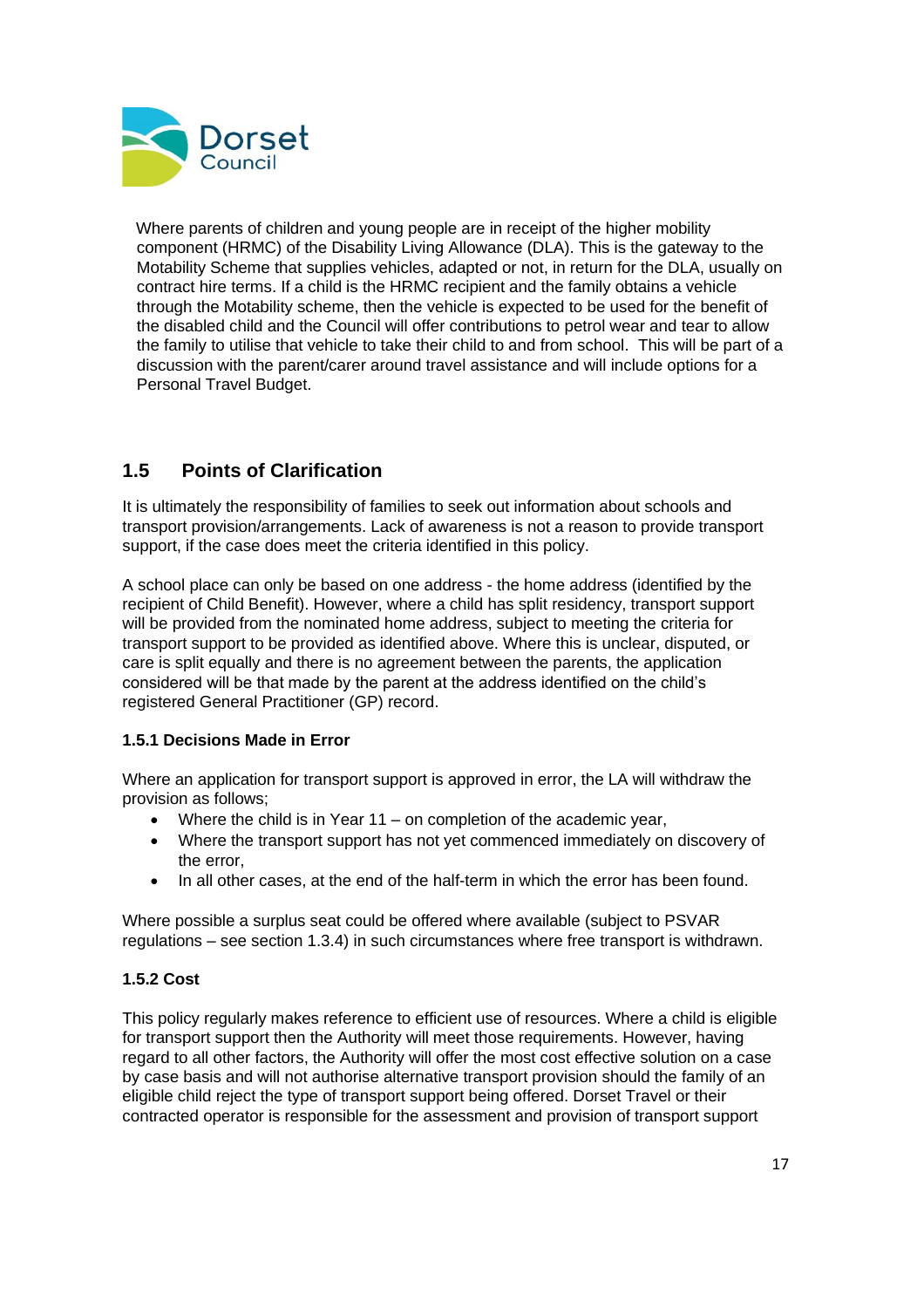

considering best use of resources. The Authority will not contribute the costs of the approved transport provision to a proposed alternative.

Transport support under exceptional circumstances will only be considered if the cost does not exceed £35 per child per day and other factors covered by this policy have also be taken into account (in exceptional circumstances, this amount may need to be exceeded for example where infant class size legislation must be considered). Applicants have the right of appeal against any decision to refuse transport support. This also applies where cost is the only factor which results in a decision to reject transport support.

Where a contract vehicle bus pass is provided but lost there will be a charge levied for the administration of replacement of the pass, of £15 for the first loss of the pass followed by payments of £25 for any loss at any time thereafter, subject to regular review. If the pass is provided directly by the bus company charges may differ.

Where transport is agreed either through School Admissions, SEN, Transport Appeal or on the basis of a Safety Audit, the Local Authority will be liable for the cost from 2 weeks from when the authorisation is confirmed with the parent, the date of the appeal hearing or road safety audit, whichever occurs earliest. Any costs previously incurred by the parent will not be subject to a refund.

Families experiencing financial hardship should refer to the Transport Appeal process.

### **1.5.3 Measurement of Routes**

To ensure consistency all transport is considered using routes measured from the LA Geographical system which are a final result of the measurement. Other measurements from outside systems will not be considered.

The system follows the shortest, safest, practicable walking route. This is assessed using roads, pavements, footpaths, bridleways as appropriate and from an appropriate point from the home to the nearest approved access to the school. The GIS maps follows information provided by Ordnance Survey and represents the position at the beginning of the Annual admission cycle i.e. September in the year prior to admission. Any footpaths or roads added after this time will not be taken into consideration until the following September. A map showing the route measured can be provided on request.

### **1.5.4 Safety of the Route between Home and School**

Applicants may submit a request for an audit on the safety of a route between home and school. The criteria ruling all road safety assessments are taken from national guidance. If a route is deemed unsafe for a child to walk accompanied by an adult, that route will be disregarded. A separate policy and procedure is available on <https://www.dorsetforyou.gov.uk/school-transport>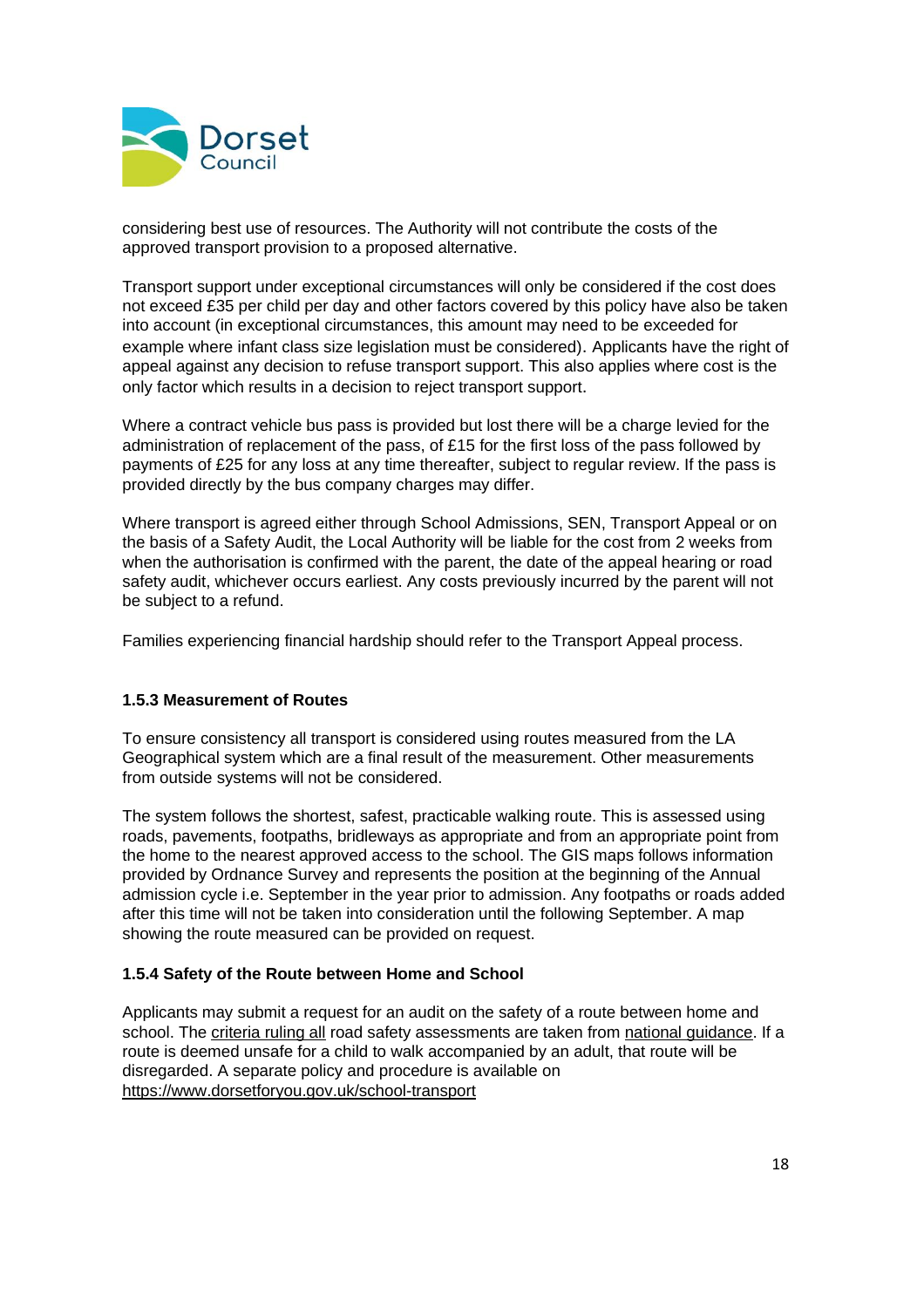

## <span id="page-18-0"></span>**2. Transport Arrangements**

## <span id="page-18-1"></span>**2.1 Methods of Transport**

Upon determination of transport eligibility Dorset Travel and the SEN Travel Team will normally decide the most appropriate means of supporting children to travel to and from school. Methods of travel support will be discussed in a clear order, linked to the Council's aim of maintaining flexibility and promoting independence, while ensuring cost efficiency. The order the travel support will be considered is as follows:

- Use of public bus and train networks (supported by independent travel training, if required. Independent travel training gives children and young people the essential skills required to travel independently either on foot or by public)
- Personal Travel Budgets which can be used by parents in any reasonable way to get their child to school. More information about personal travel budgets will be available on Dorset Council Website.
- Contract Bus/Council Fleet
- Mini Bus
- Taxi
- Vehicle used by other Council directorates
- Fuel contribution, if it is shown to be a cost effective solution (Families should be prepared to use their own vehicle where there are no suitable or appropriate alternative arrangements in place). The rate paid to families, is for the shortest available driven route only (45p per mile x return journey/s)

Whilst Dorset Travel endeavour to ensure continuity for the children they cannot guarantee that the same driver will be provided for the vehicle for the duration of a particular child's need for transport.

Passenger Assistants are not normally provided. In exceptional cases a Passenger Assistant may be commissioned should the SEND suggest that unaccompanied travel in a vehicle would put the child, the driver or other road users at risk or there is a specific medical reason that a Passenger Assistant is required to safeguard the child during the journey. All professional assessments have to be in the form of a written statement from a relevant Medical Professional who is treating the young person.

Where a passenger assistant is provided for an individual child on shared transport, that PA will only be responsible for that child. The safe boarding and exiting of the vehicle for other children will be the responsibility of the parent at the pickup/drop-off point.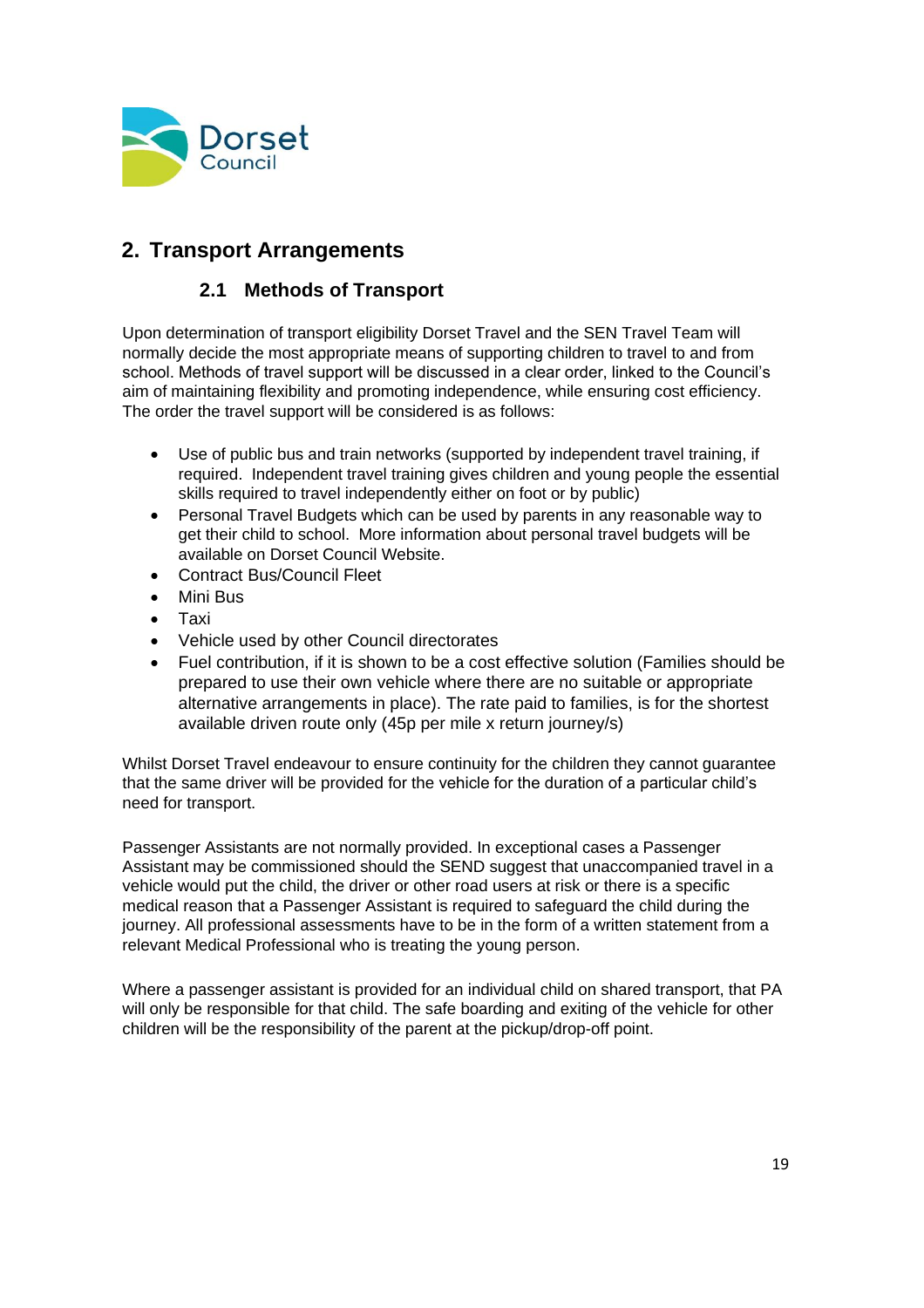

## **2.2 Journey Times**

<span id="page-19-0"></span>The maximum journey times are from 'gate to gate' for travelling to and from school following Government Guidelines are as follows;

- The maximum each way length of journey for a child of primary school age is 45 minutes
- The maximum each way length of journey for a child of secondary school age is 75 minutes

'Gate to gate' represents where the property meets public paths and roads. For those families living on islands in Poole Harbour, this will be an appropriate point on the mainland.

Most schools have staff on duty to receive/hand over children 10-15 minutes before and after the school day and it is expected that school transport will arrive/depart within that time frame. Where this is not possible special arrangements will need to be made. It is recommended that children arrive at their stop 10 minutes before the departure time. If children are being picked up from their home address, they should be ready 10 minutes before the transport is due to arrive.

## **2.3 Pickup and Drop off Points**

<span id="page-19-1"></span>Every effort is made for children to be collected and dropped at a point close to their home. However, some pupils may have to walk a reasonable distance to and from their home/school to meet the vehicle. Where this is not possible the LA may arrange transport to and from the pick-up/drop off points if;

- A primary aged  $(4 11)$  child lives more than 0.75 miles from the nearest point.
- A secondary aged  $(11 16)$  child lives more than 1 mile from the nearest point.

Parents and children are responsible for being at the pick-up point in good time to access the service.

Parents are responsible for their children's safety in getting to and from the notified pick up/drop off points (including awaiting or leaving transport) or to and from the vehicle, if they are picked up at home. Younger children should be accompanied and parents must ensure that they carry their bus passes (if applicable).

## **2.4 Accompanied Children**

<span id="page-19-2"></span>Bus Passes may be made available for adults who wish to accompany their children to and from school on local public bus services. This applies only to primary aged children, i.e. up to the end of Year 6. Bus Passes are not made available for adults who want to accompany secondary age children to school. Transport support is not available for adults if their children (of any age) use LA contract vehicles (Bus/Taxi). Bus passes for parents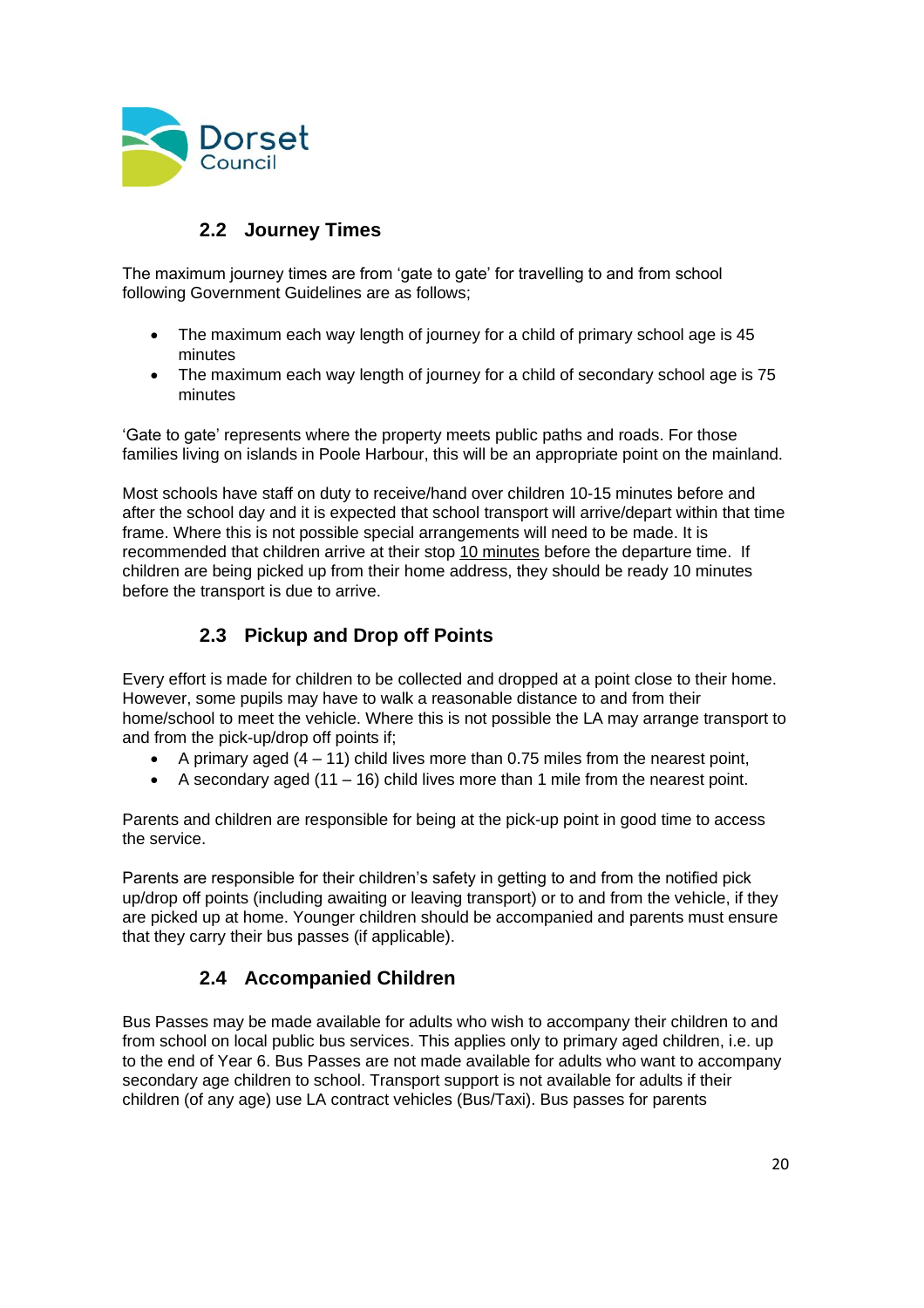

accompanying Primary School Children (up to end of Year 6) may be restricted to Home to School return journeys on school days only, term time only.

## **2.5 Personal Luggage**

<span id="page-20-0"></span>Dependent on the capacity of the vehicle it may not be possible to carry large amounts of personal luggage for individuals. The driver reserves the right to refuse to carry excessive luggage or personal belongings.

## <span id="page-20-1"></span>**3. Advice on Health, Safety and Behaviour on Vehicles**

## <span id="page-20-2"></span>**3.1 Advice for Parents**

### **3.1.1 Safety Belts**

If seatbelts are fitted, then they **MUST** be worn. Persistent lack of use in a vehicle that has belts fitted could result in transport being withdrawn.

### **3.1.2 Behaviour**

Schools have a key role in ensuring that pupils behave in an acceptable manner whilst travelling to and from school on transport arranged and organised by the LA. Unacceptable behaviour by pupils whilst travelling should be dealt with initially by the school as part of their discipline policy.

Families and schools are expected to take whatever steps are necessary to ensure appropriate behaviour on LA provided transport and to take necessary action when incidents of unacceptable behaviour are reported and that endangers others will not be tolerated. Parents will be responsible for the cost of any wilful damage to the vehicle or property of other passengers caused by their child.

Schools have a legal right to impose reasonable sanctions if a pupil misbehaves and incidents of serious or persistent indiscipline can lead to transport support being suspended. Parents will be informed in writing of any such incidents by the school outlining any action to be taken. In such cases it will be the responsibility of parents to ensure that their child attends school.

#### **3.1.2 Medication**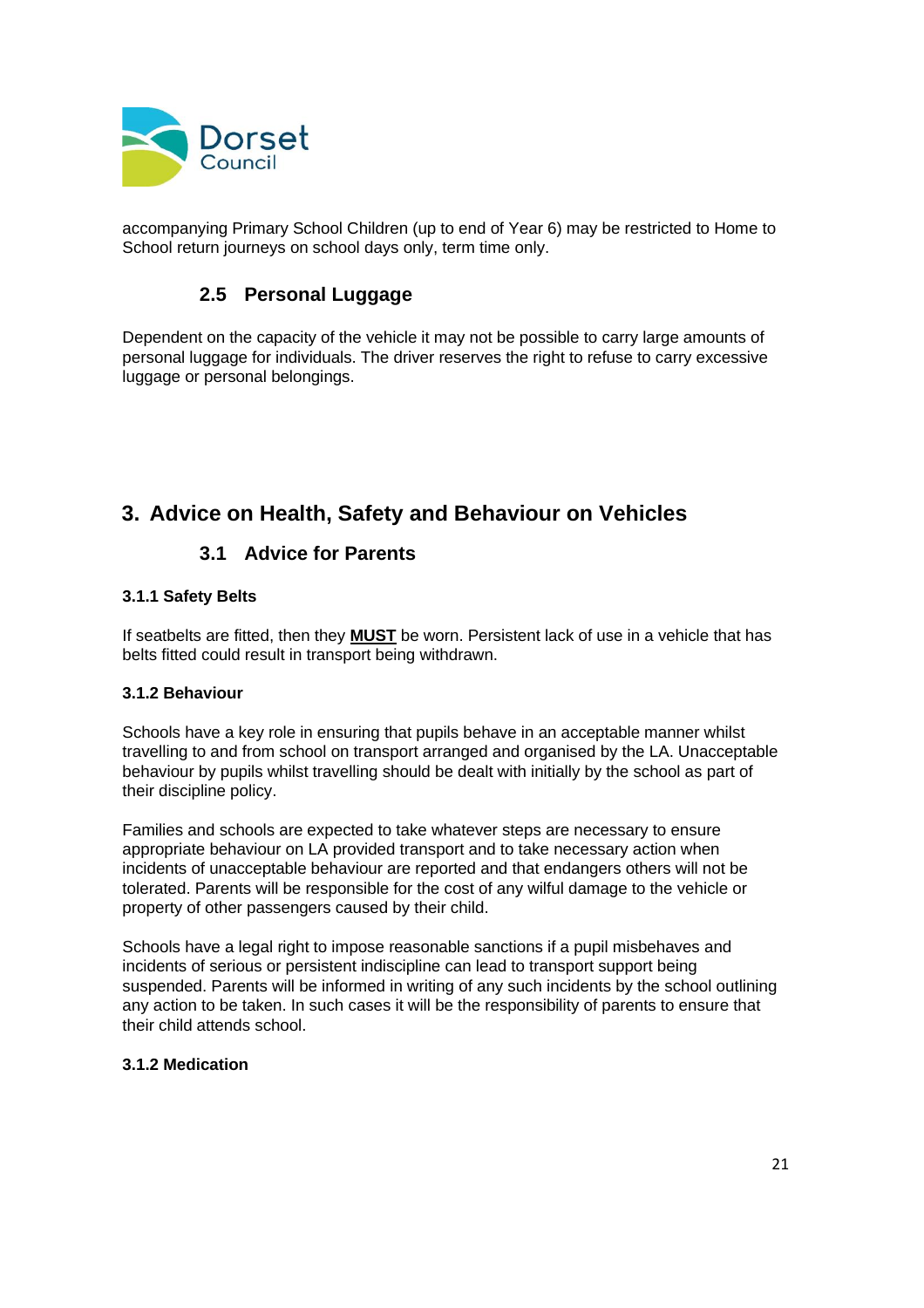

The LA will not normally be responsible for administering medication to children whilst using LA arranged transport to and from school. However, should a specific medical need arise, guidance would be sought from the Senior Advisor for Physical and Medical Needs.

#### **3.1.4 Passenger Assistants**

Passenger Assistants are not normally provided on transport unless there are exceptional circumstances for doing so. If a child has a significant, disability, medical or special educational need, and cannot travel on their own, a transport request may be submitted. The Local Authority will consider information from the school and the appropriate health professionals and recommend whether or not a passenger assistant should be provided.

If your child has an Education, Health and Care Plan (EHCP), please contact your SEN planning coordinator who will be able to discuss how you can get your child to school and whether any assistance can be given. If your child does not have an EHCP, please apply on an application via https://www.dorsetforyou.gov.uk/free-transport-entitlement.

## <span id="page-21-0"></span>**3.2 Advice for Children & Young People**

All students should behave in a way that is respectful of other transport users.

Students must not play at the bus stop, go near the bus wheels, go near the bus until it stops, cross the road in front of the bus or eat or drink on the bus. When children are on the bus they should always stay in their seat with the seat belt on (if provided). Students must not distract the driver.

Children must not wilfully damage or abuse the vehicle in any way. If this happens, parents will be sent the bill for the repairs.

Children who misbehave on the bus can be disciplined by the school or reported to the LA and can be banned from using the bus.

Children should adhere to any current regulations or guidelines around protecting themselves and others from COVID. This includes the wearing of masks or face coverings.

## <span id="page-21-1"></span>**4. Transport Provision Relating to Reorganisations and Other Admissions Related Protocols**

## <span id="page-21-2"></span>**4.1 School Reorganisations/Catchment Area Changes**

Area or individual school reorganisations may involve displacing children from one school or site to another. In such circumstances, transport eligibility for children whose education has been disrupted will be continued or introduced for a period of three years after the date of implementation. In addition, the minimum distance at which transport eligibility will be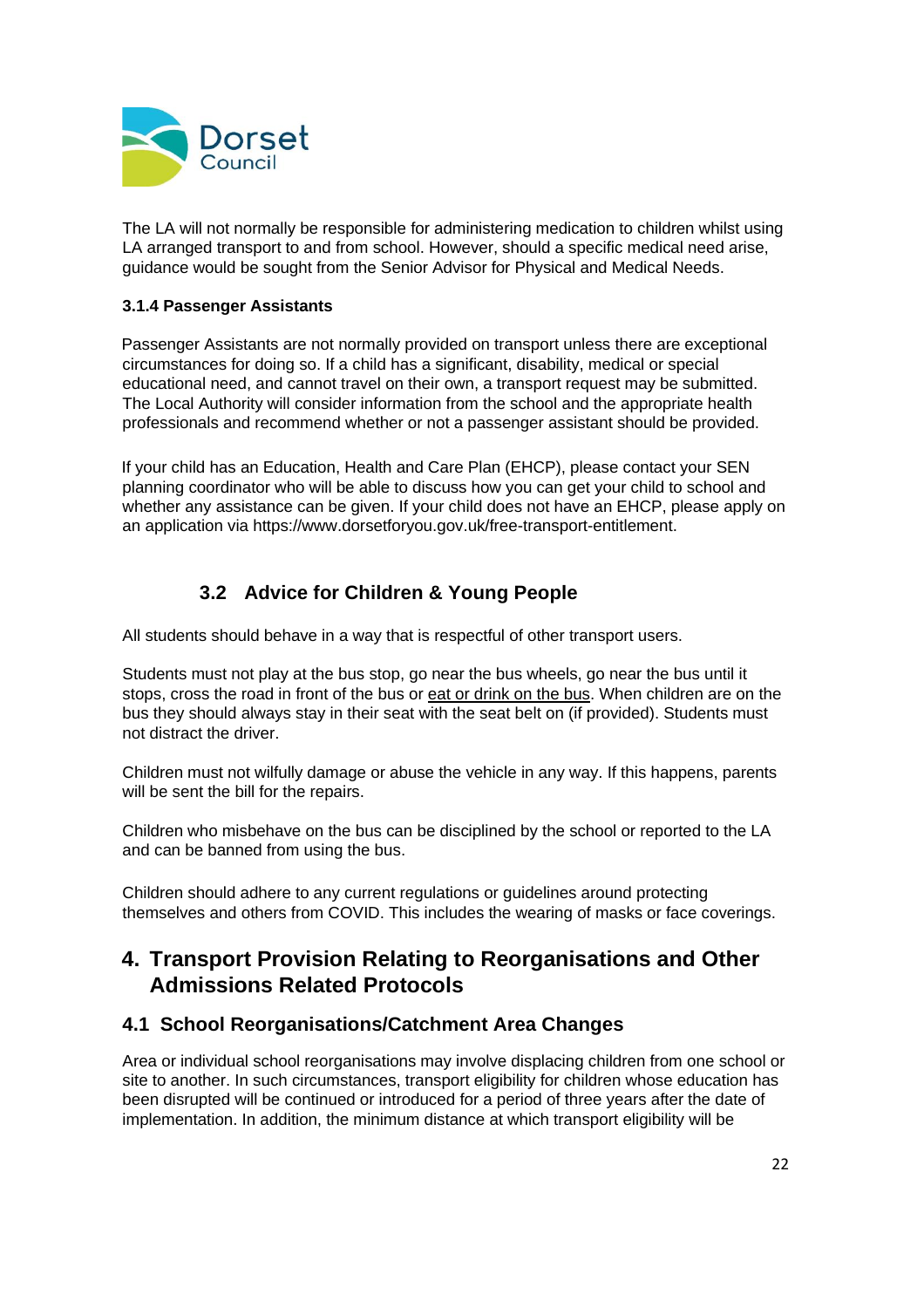

confirmed will be determined on a case by case basis by the Director of Children's Services after consultation with the Cabinet Member for Children's Services.

On occasion the LA may decide to change a school's catchment area. As a result families may find that the area in which they live is served by a different school. In such cases children who attend the 'previous' catchment area school and receive transport support will continue to receive that support to that school for a period of up to six years following the date of implementation.

## <span id="page-22-0"></span>**4.2 Children in Care**

Admission authorities are required to give Children in Care (CiC) the highest priority and agree which school best meets the child's needs and also act in the best interests of the child. In accordance with the normal admission allocations process, transport eligibility arrangements for CiC will be the same as for all other children.

Transport support for in year applications may be considered in accordance with the following principles;

- Successful applications for catchment/nearest/parental preference schools will reflect the arrangements that apply to all other children,
- Where a school admits on the recommendation of the Child in Care (Looked After Children) Education Manager (subject to the age/distance criteria) irrespective of the location of and space availability at other schools.
- The family or young person is still subject to the stipulations in section 1.1.2.

## <span id="page-22-1"></span>**4.3 In Year Fair Access**

Transport support for applications considered under the LA's (In Year) Fair Access protocol will be considered in accordance with the following principles;

- Successful applications for catchment/nearest/parental preference schools will reflect the arrangements that apply to all other children,
- Where a place is allocated by the panel for an alternative (to the applicants preferred/catchment/nearest) school, transport support may be provided (subject to the age/distance criteria) irrespective of the location of and space availability at other schools.

## <span id="page-22-2"></span>**4.4 Traveller Children & Young People**

In recognition of the need for greater stability and consistency in the provision of education for traveller children, transport support will be provided in accordance with a separate Traveller Transport Protocol.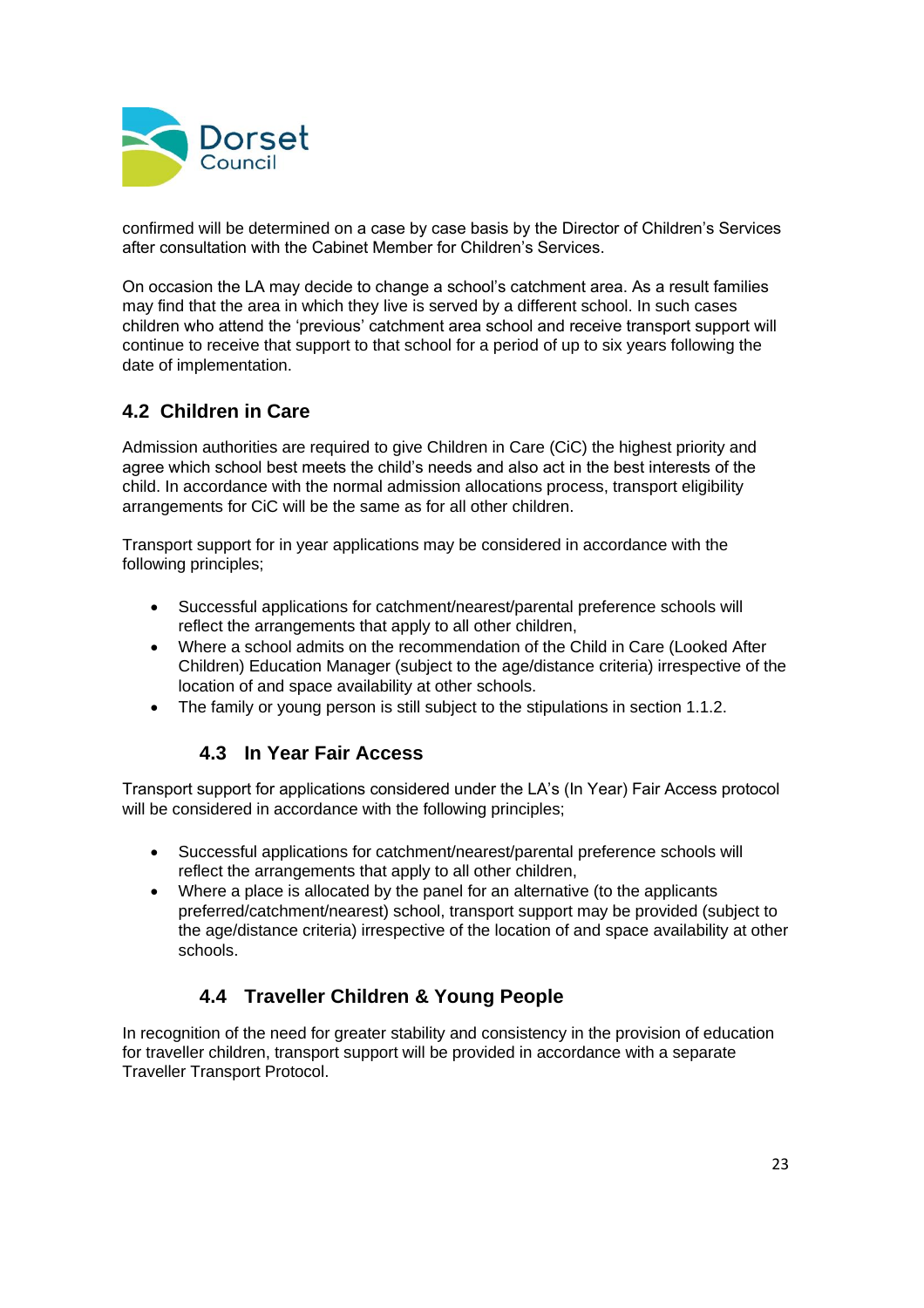

## **4.5 Children with an EHC Plan**

<span id="page-23-0"></span>Eligibility for children with an EHC Plan will be the same as for all other children as detailed in section 1.1.1, 1.1.2, 1.1.4 and 1.1.12 . Travel assistance is always provided suitable to a child's needs and as such, arrangements are reviewed annually. This could mean that a child's type of travel support may change or that longer term plans are discussed and agreed during a review so that a child can gradually increase their level of independence over the medium to long term.

## <span id="page-23-1"></span>**5. Complaints and Appeals Procedures**

## **5.1 Complaints**

<span id="page-23-2"></span>The School Admissions Team will provide information relating to queries and complaints about transport eligibility.

Dorset Travel will provide information relating to queries and complaints about the method of transport, vehicles, contractors, drivers, bus passes, costs/charges, behaviour and safety. Both are contactable through Dorset Direct. Operators will provide information about routine operational matters if the school is within the One School One Operator Model.

The SEN Team will provide information relating to queries and complaints about transport eligibility for children who have Education Health & Care Plans or have a Statement of Special Education Need.

## <span id="page-23-3"></span>**5.2 Transport Appeals**

Due to exceptional circumstances, it may be necessary to consider a case on its individual circumstance. Applicants who are refused transport assistance have the right of appeal against the decision only under the following grounds:

- i. They are seeking for their child to be considered as an 'eligible' child or dispensation due to special circumstances
- ii. They would have received either an eligible or surplus seat if the application had been processed correctly
- iii. They are appealing on route safety grounds

Stage 1 of the appeal process: Applicants can submit a Transport Appeal form with full supporting evidence. This must be submitted within 20 days of the receipt of the letter from the Local Authority advising the family that they are not eligible to school transport assistance. The evidence will be reviewed by Senior Managers within the Council to confirm:

- i. There are no grounds for exceptional circumstances
- ii. The application for transport has been processed in accordance with the Home to School Transport Policy